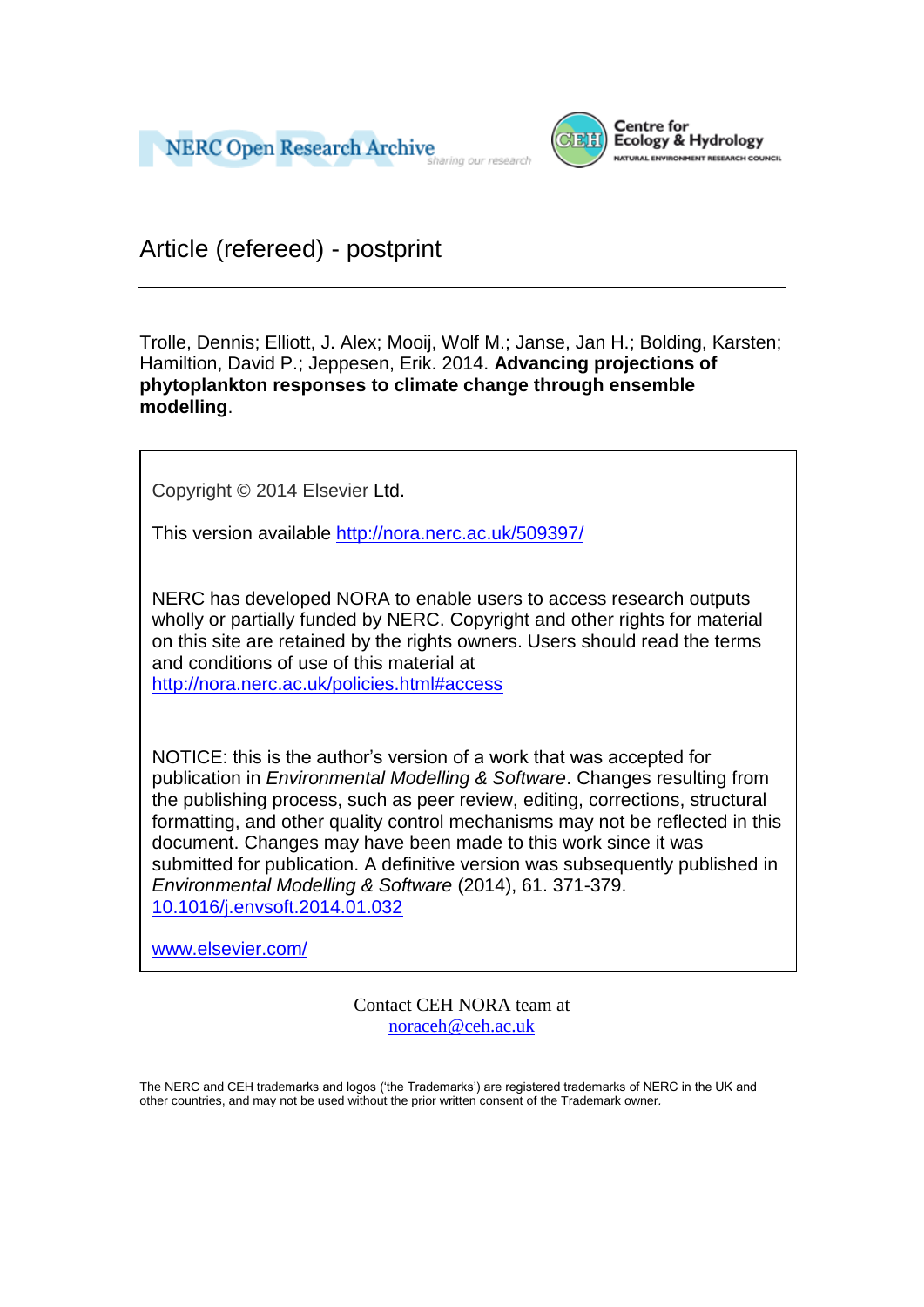# **Advancing projections of phytoplankton responses to climate change through ensemble modelling**

Dennis Trolle<sup>1,2\*</sup>, J. Alex Elliott<sup>3</sup>, Wolf M. Mooij<sup>4,5</sup>, Jan H. Janse<sup>6</sup>, Karsten Bolding<sup>1,7</sup>, David P. Hamilton<sup>8</sup> and Erik Jeppesen<sup>1,2,9</sup>

1) Aarhus University, Department of Bioscience, Vejlsøvej 25, DK-8600 Silkeborg, Denmark

2) Sino-Danish Centre for Education and Research, Beijing, China

3) Centre for Ecology and Hydrology, Algal Modelling Unit, Lake Ecosystem Group, Bailrigg, Lancaster LA1 4AP, England, UK

4) Department of Aquatic Ecology, Netherlands Institute of Ecology (NIOO-KNAW), P.O. Box 50, 6700 AB Wageningen, The Netherlands

5) Department of Aquatic Ecology and Water Quality Management, Wageningen University, P.O. Box 47, 6700 AA Wageningen, The Netherlands

6) Netherlands Environmental Assessment Agency (PBL), P.O. Box 303, NL-3720 AH Bilthoven, The Netherlands

7) Bolding and Burchard ApS, Strandgyden 25, 5466 Asperup, Denmark

8) Environmental Research Institute, University of Waikato, Private Bag 3105, Hamilton 3240, New Zealand

9) Greenland Climate Research Centre (GCRC), Greenland Institute of Natural Resources, Kivioq 2, P.O. Box 570 3900, Nuuk, Greenland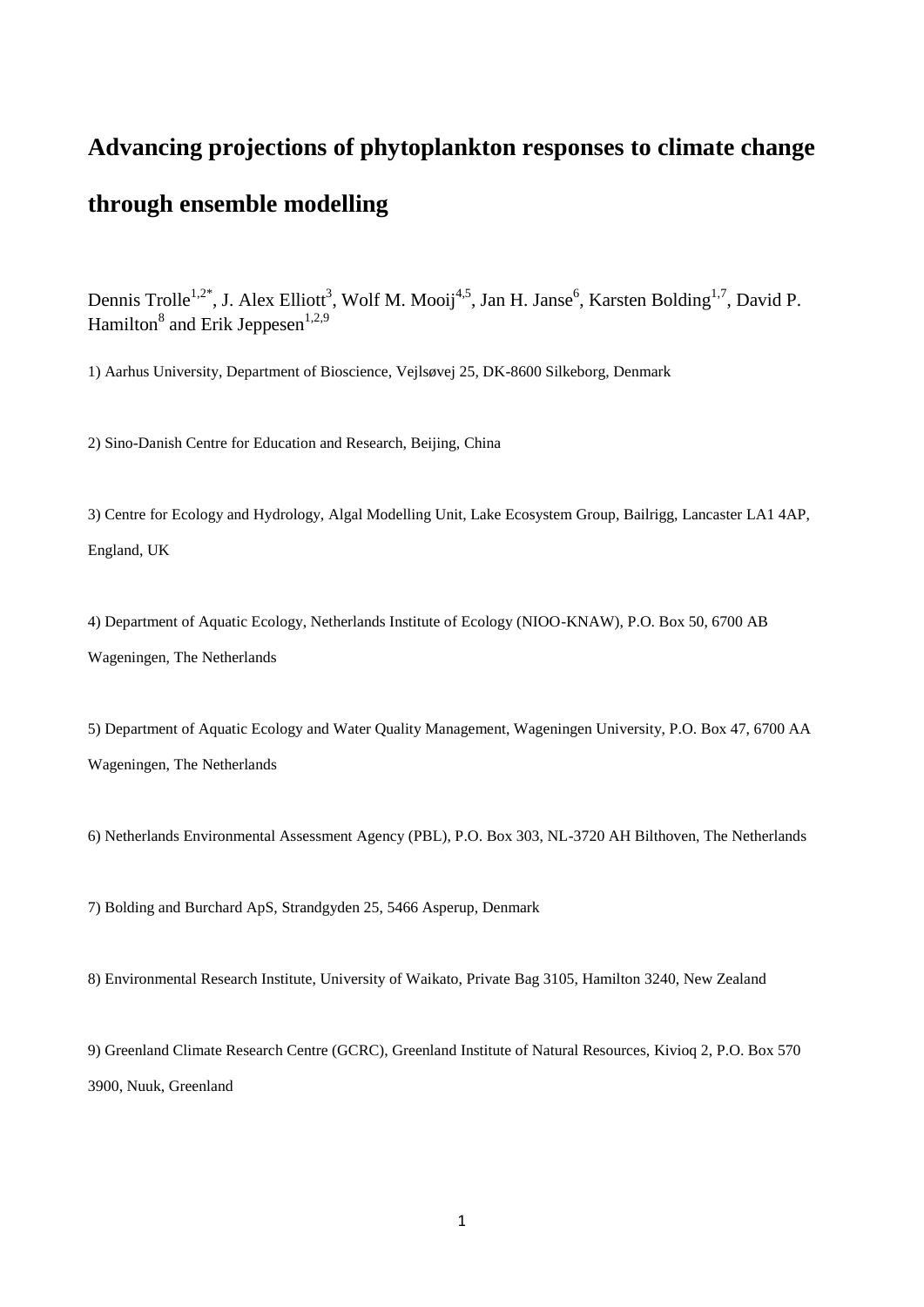\* Corresponding author:

Dennis Trolle

Address: Aarhus University, Department of Bioscience, Vejlsøvej 25, DK-8600 Silkeborg, Denmark

E-mail: [dtr@dmu.dk,](mailto:dtr@dmu.dk) Work telephone: +45 30183134, Fax: +45 89201414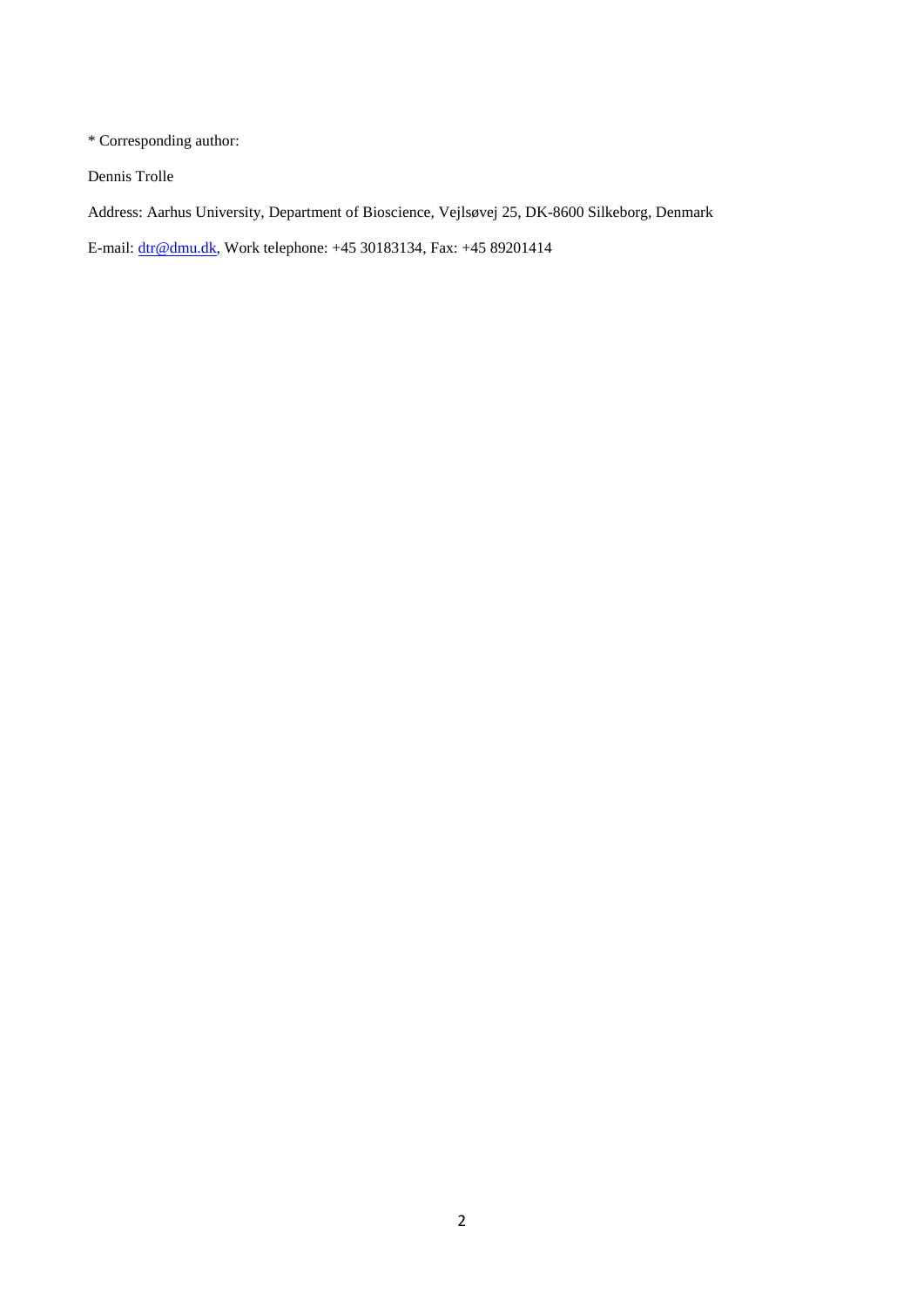## **Abstract**

A global trend of increasing health hazards associated with proliferation of toxin-producing cyanobacteria makes the ability to project phytoplankton dynamics of paramount importance. Whilst ensemble (multi-)modelling approaches have been used for a number of years to improve the robustness of weather forecasts this approach has until now never been adopted for ecosystem modelling. We show that the average simulated phytoplankton biomass derived from three different aquatic ecosystem models is generally superior to any of the three individual models in describing observed phytoplankton biomass in a typical temperate lake ecosystem, and we simulate a series of climate change projections. While this is the first multi-model ensemble approach applied for some of the most complex aquatic ecosystem models available, we consider it sets a precedent for what will become commonplace methodology in the future, as it enables increased robustness of model projections, and scenario uncertainty estimation due to differences in model structures.

*Keywords: future climate, cyanobacteria, water resources, ecosystem modelling*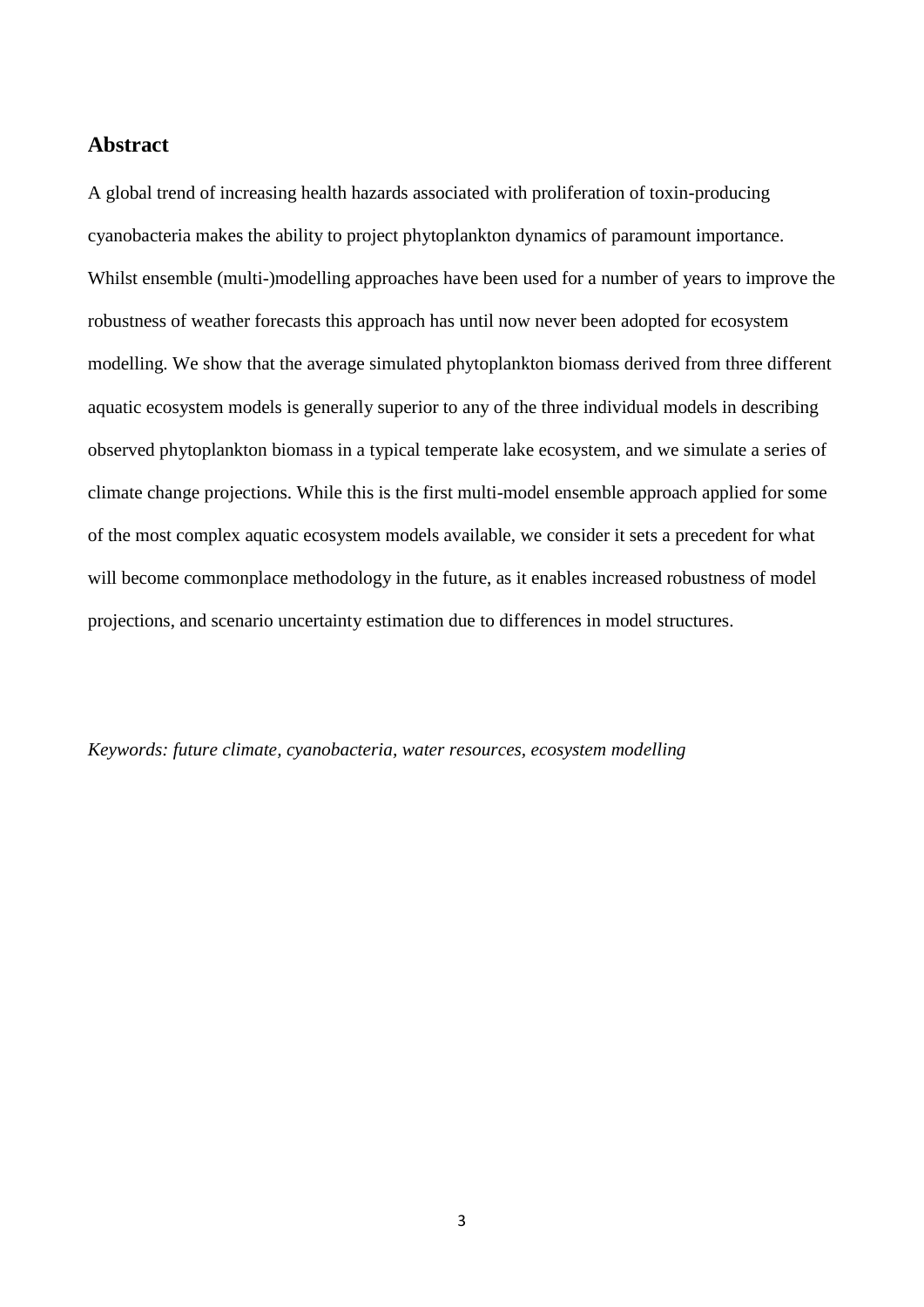## **1. Introduction**

Ecological processes in lakes and reservoirs are highly sensitive to environmental change (Williamson et al., 2008). Phytoplankton, being an integral component of lake food webs, has proven to be particularly responsive to changes in factors influenced by global change such as nutrients (Reynolds, 1984; Lampert and Sommer, 1997) and climate (Huber et al., 2008; Jöhnk et al., 2008). This sensitivity is of particular concern to lake managers around the world and, when coupled with the related health hazard of cyanobacterial blooms (Chorus and Bartram, 1999; Paerl and Huisman, 2008), makes understanding their ecology and projecting their biomass of paramount importance.

Projecting cyanobacterial blooms has proved challenging and has motivated the development of numerous computer models that have attempted to simulate the seasonal development of lake phytoplankton (Mooij et al., 2010; Trolle et al., 2012). Nevertheless, with the additional pressures that freshwater ecosystems are subject to with a changing climate, the need for the predictive ability of such models has never been more important than now (Dale et al., 2006; Oliver et al., 2012). However, most studies that simulate future impacts on lake phytoplankton have utilised only a single mechanistic model (Mooij et al., 2007; Trolle et al., 2011; Elliott, 2012). Whilst such studies have merit, the advantage of applying multiple, independently developed models - i.e., an ensemble modelling approach - to a given lake system is that some of the inherent uncertainties in the individual model projections can be reduced by conveying the mean and range of the projections. Nevertheless, no ensemble modelling studies have yet been carried out for projection of lake phytoplankton dynamics, perhaps due to constraints associated with both the considerable resources and the availability of expertise needed to model these aquatic ecosystems.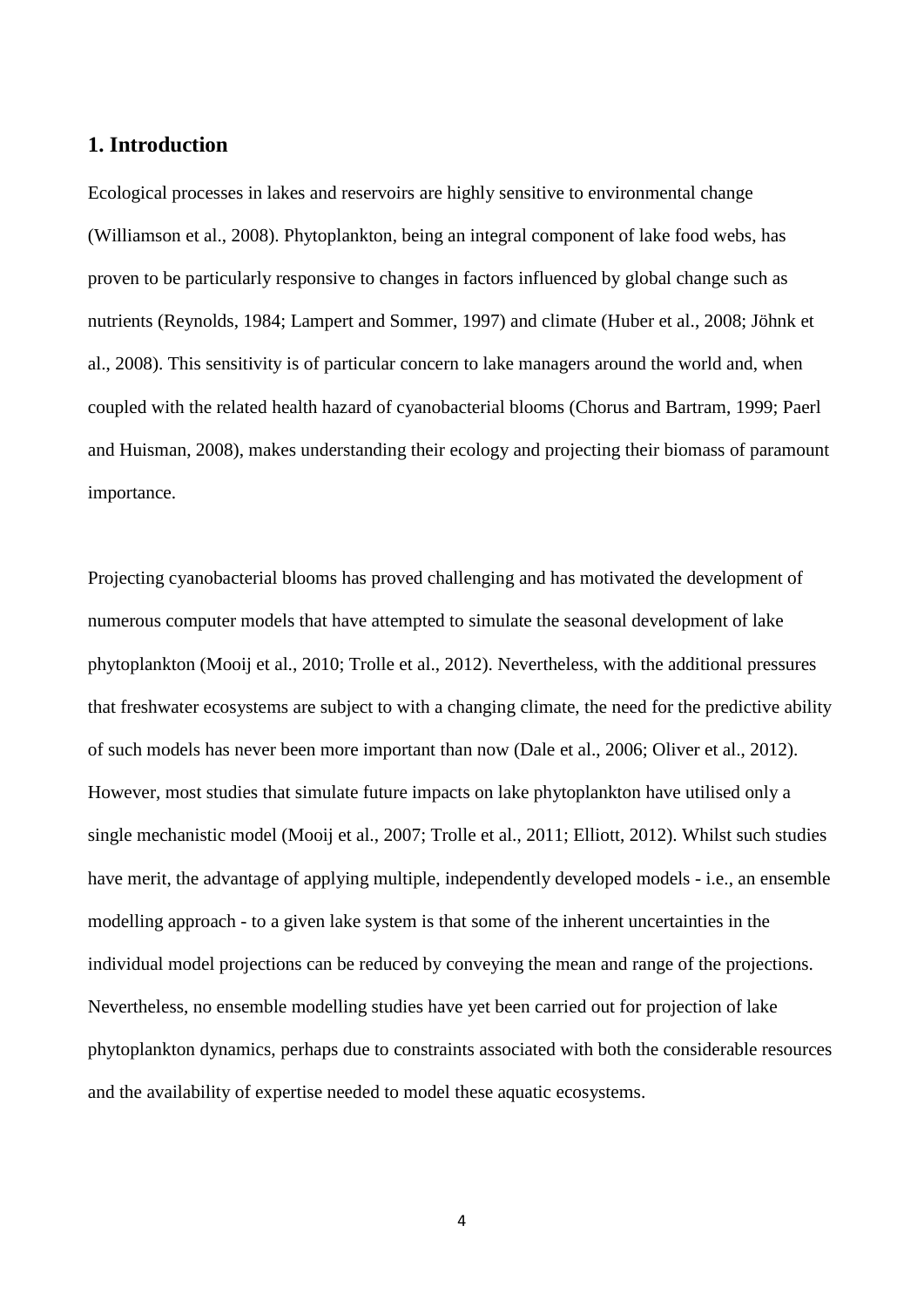In this study we take advantage of the expertise available within an international network of modelling experts and apply three autonomously developed models to the same freshwater lake system. We do not intend to provide a comprehensive review of the conceptual differences between these models (for that, we refer to the bulk of literature already available, e.g., Mooij et al., 2010 and Trolle et al., 2012), but rather take advantage of these differences in evaluating the diversity of simulated signals they provide. We further simulate a range of future climate change scenarios, represented by a 1.5, 3 and 5 ºC warming scenario and two increased nutrient load scenarios, so that the different model projections and likely impacts of warming can be assessed. We test our hypothesis that, as for weather forecast models, the ensemble model mean (derived as the daily average of output from the three individual models) can provide a better predictive working model compared with any individual model (Gneiting and Raftery, 2005.), whilst also allowing statistical uncertainties to be expressed where otherwise they would not be, i.e., with the more common approach of applying a single mechanistic model. We test this method on Lake Engelsholm (Denmark) which, like many other lowland lakes worldwide, has been undergoing eutrophication as a result of decades of anthropogenic impacts from both point and diffuse sources of nutrient pollution.

## **2. Methods**

#### **2.1. Study site**

Lake Engelsholm is a typical small (surface area of  $0.44 \text{ km}^2$ ) and shallow (maximum depth of 6.1 m, mean depth of 2.4 m) lake in Denmark. It is currently in a eutrophic state caused by high external nutrient loads from the surrounding catchment, resulting in an annual average Secchi depth of approx. 2 m, annual average chlorophyll *a* concentrations of approx. 25-30 mg  $m<sup>3</sup>$  (data from 1999-2001), and occasional occurrences of cyanobacterial blooms during summers. The catchment area  $(15.2 \text{ km}^2)$  consists mainly of cultivated areas (78 %, predominantly arable land), forested hills (16 %) and scattered dwellings (6 %).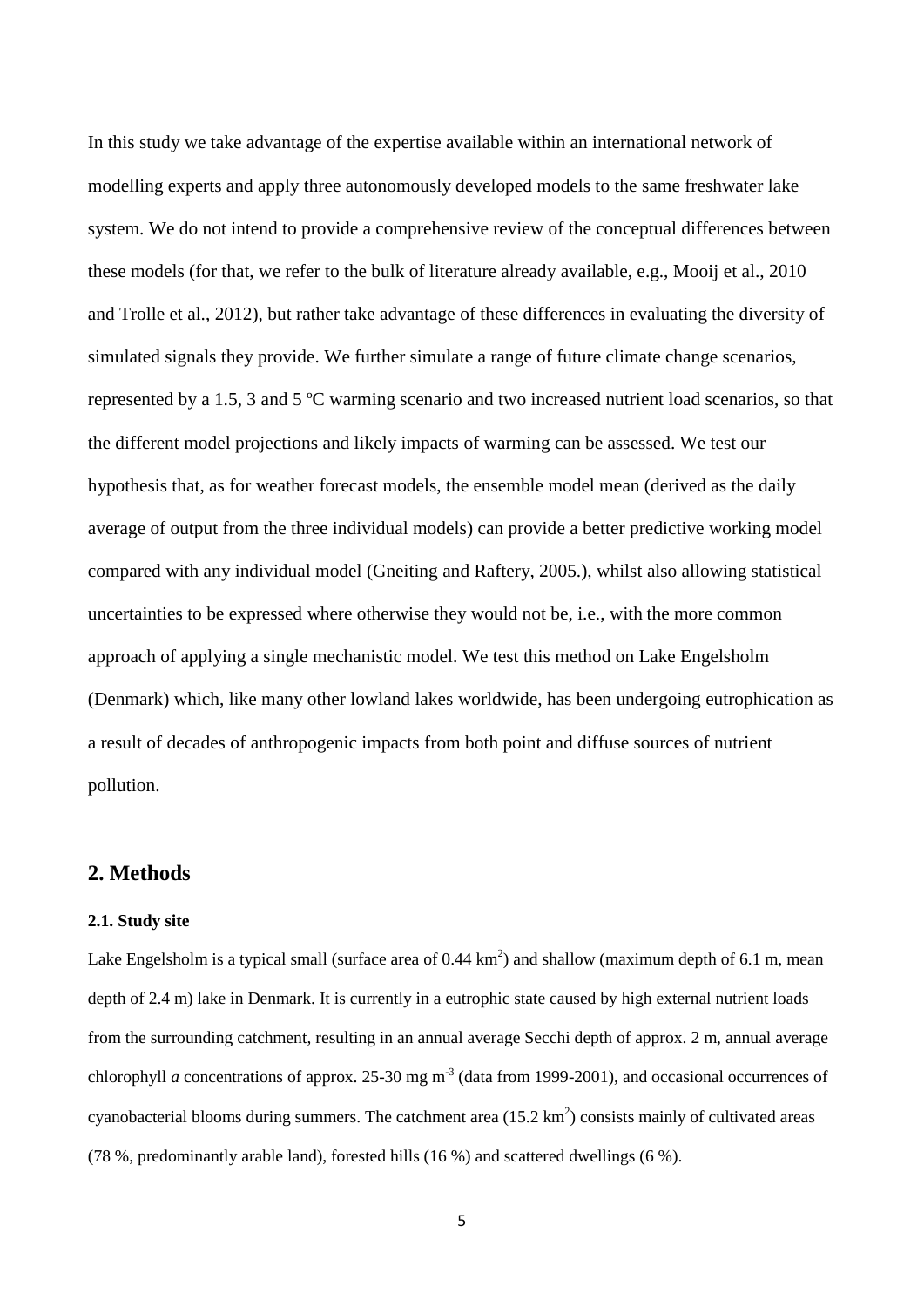#### **2.2. Model applications**

The three models used in this study were DYRESM-CAEDYM (Hamilton and Schladow, 1997), PROTECH (Elliott et al., 2010) and PCLake (Janse, 1997). Each individual model is applied as it would be typically for a small temperate lake, and thus the configuration of the conceptual ecosystem is allowed to vary between models, reflecting how each of the three models has typically been applied in previous studies. DYRESM-CAEDYM (DYCD) is a one-dimensional ecological model consisting of two main components: a onedimensional hydrodynamic model (DYRESM: Dynamic Reservoir Simulation Model), which resolves vertical mixing and the resulting distribution of temperature, salinity and density in a lake/reservoir, and an aquatic ecosystem model (CAEDYM: Computational Aquatic Ecosystem Dynamics Model), which simulates a range of biological and chemical variables, such as inorganic and organic forms of phosphorus and nitrogen, up to seven phytoplankton groups/species and up to five zooplankton groups/species (Trolle et al., 2008). If a lake is characterized by a complex bathymetry, and higher spatial resolution is required due to the importance of horizontal circulation and transport processes, CAEDYM can also be run in three dimensions, by coupling to the Estuary, Lake and Coastal Ocean model (ELCOM, a 3-D-structured grid hydrodynamic model). In either 1-D or 3-D studies, the model has been applied in around 70 peer reviewed studies (Trolle et al., 2012), and has typically been used to analyse the effects of changed nutrient loads (Hamilton, 1999) or climate (De Stasio et al., 1996) on lake ecosystem dynamics. In this model the daily change in the phytoplankton biomass in a water column layer  $(\Delta X/\Delta t)$  attributable to each phytoplankton group is determined by:

$$
\Delta X/\Delta t = (r' - R - S - G)X + RS + M - D \tag{1}
$$

where r' is the actual growth rate, R is the accumulated loss due to respiration, mortality and excretion, S is the loss due to settling, G is the loss due to grazing (grazing preferences on each phytoplankton group can be specified for individual zooplankton groups), RS is a gain due to resuspension of phytoplankton biomass from the bottom sediments, M (optional) is the gain or loss from active movement of phytoplankton from or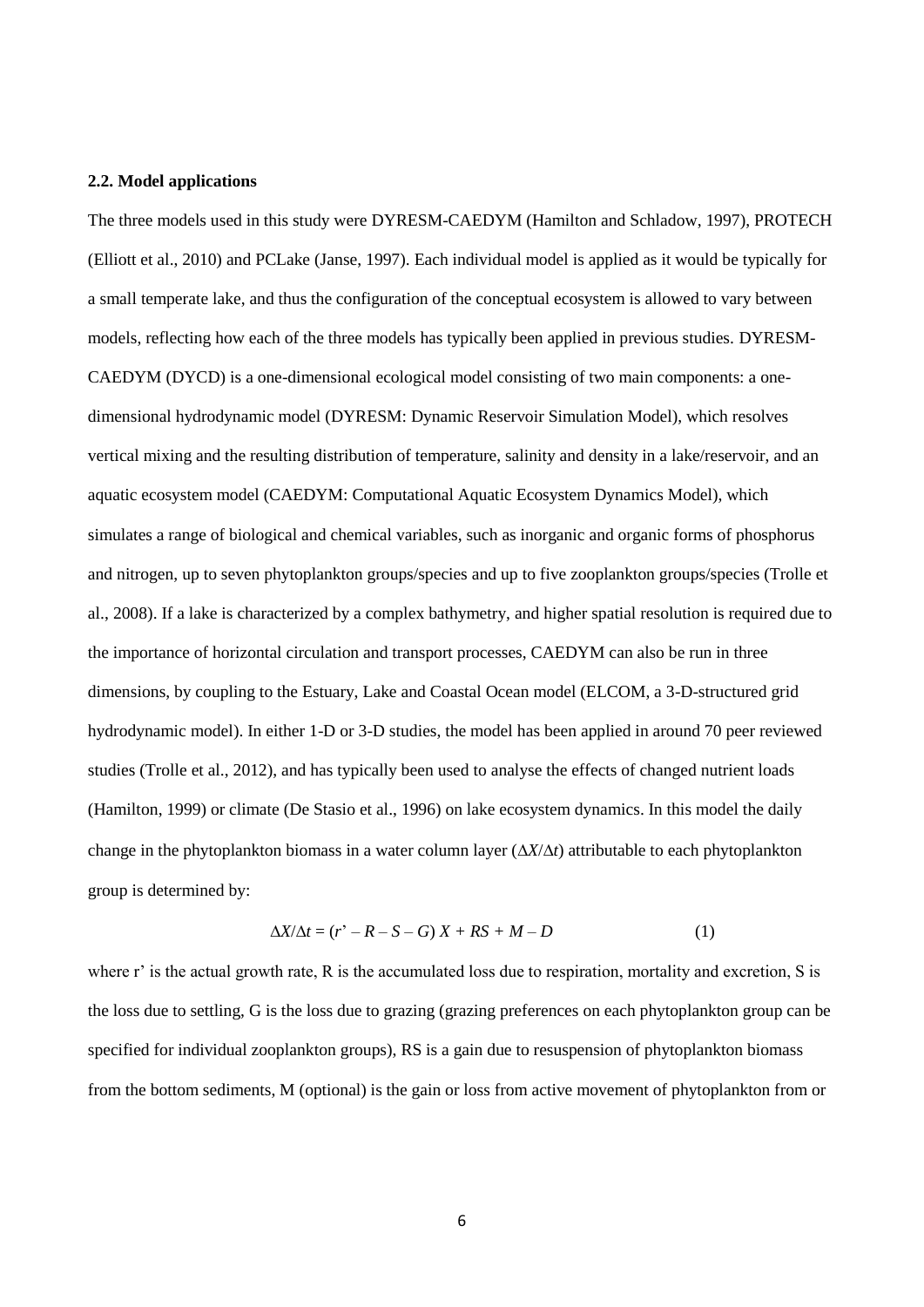to neighbouring water layers and D is the loss due to dilution (Hipsey et al., 2007). The actual growth rate (r') is determined from:

$$
r' = \mu_{\text{max}} \min\{f(I), f(N), f(P), f(Si)\} f(T) \tag{2}
$$

where  $\mu_{\text{max}}$  is the maximum growth rate at 20 °C in the absence of significant limitation by light or nutrients, f(I), f(N) and f(P) represent limitation by light, nitrogen and phosphorus respectively, and f(T) is a temperature function. The f(Si) function represents limitation by silica and applies only to diatoms. The nutrient limitation can be modelled either through a simple Michaelis-Menten expression based on water column concentrations or a dynamic intracellular nutrient store to regulate growth according to the nutrient storage and the water column nutrient concentrations. In the configuration of the conceptual model for DYRESM-CAEDYM in the present study, a total of three phytoplankton groups (representing diatoms, cyanobacteria and dinoflagellates), and two zooplankton groups (representing cladocerans and copepods, respectively) was used. Fish and macrophytes were not included.

PROTECH (Phytoplankton RespOnses To Environmental CHange) simulates the responses of up to 10 species of lake phytoplankton to annual and seasonal changes. It has been applied in over 30 peer reviewed studies (Elliott et al., 2010). A detailed description of the model's equations and concepts has been published (Reynolds et al., 2001; Elliott et al., 2010) and the biological component of PROTECH can be summarised through the daily change in the chlorophyll *a* concentration  $(\Delta X/\Delta t)$  attributable to each phytoplankton taxon:

$$
\Delta X/\Delta t = (r' - S - G - D)X + M \tag{3}
$$

where r' is the growth rate defined as a proportional increase over 24 h, S is the relative loss due to settling out from the water column, G is relative the loss due to *Daphnia* grazing (phytoplankton > 50 μm diameter are not grazed (Burns, 1969)), D is the relative loss due to dilution and M is the relative gain from active movement (optional) of phytoplankton from bottom water layers. The growth rate (r') is further defined by:

$$
r' = \min\{r'_{(\theta I)}, r'_{\text{P}}, r'_{\text{N}}, r'_{\text{Si}}\}\tag{4}
$$

where  $r'_{(\theta,I)}$  is the growth rate due to temperature and daily photoperiod and  $r'_{P}$ ,  $r'_{N}$ ,  $r'_{Si}$  are the growth rates determined by phosphorus, nitrogen and silicon if respective concentrations of those nutrients are < 3, 80 and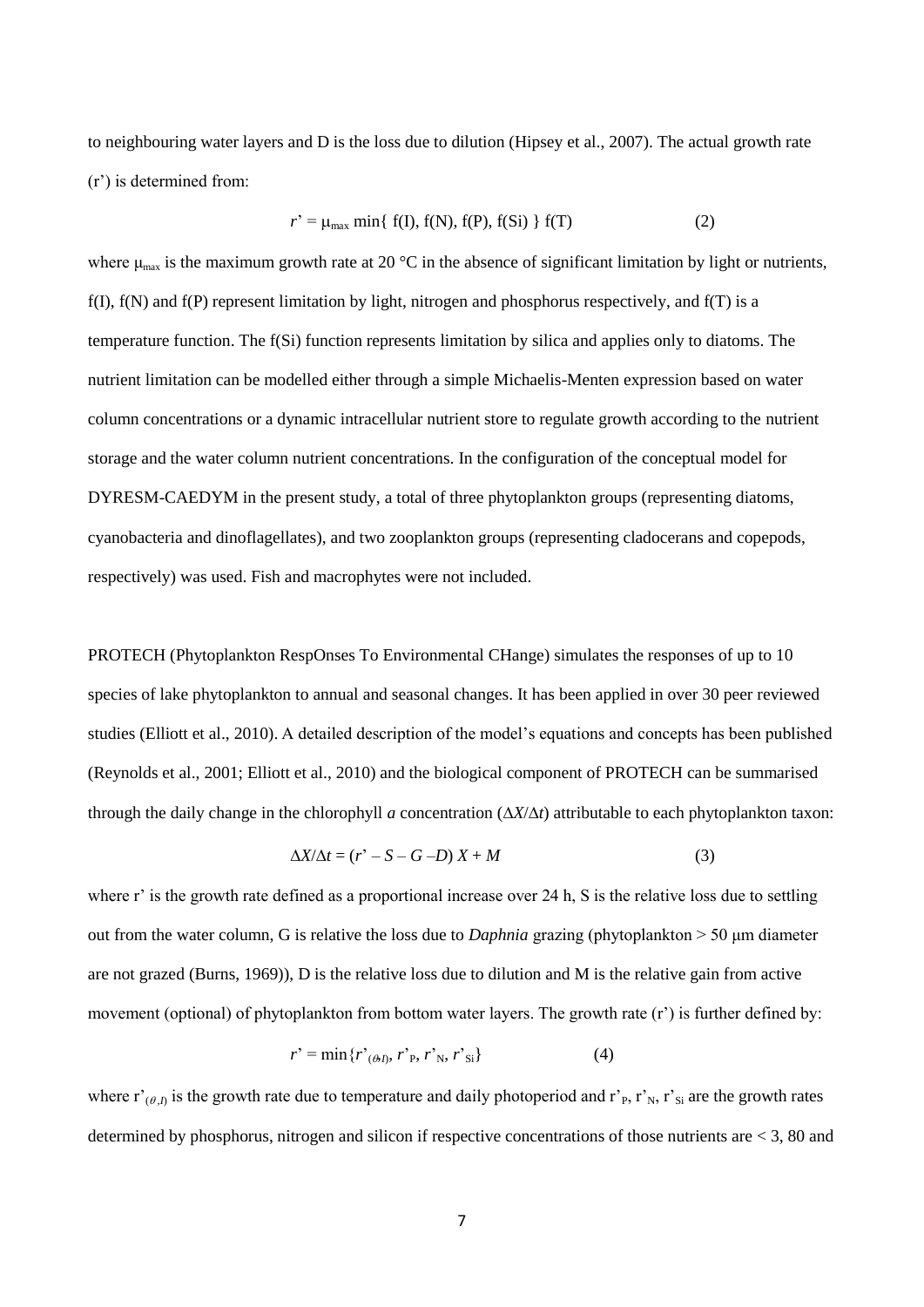500 mg m<sup>-3</sup>, respectively (Reynolds, 2006). The r' values are phytoplankton-dependent (e.g. non-diatom taxa are not limited by silica concentrations below 500 mg  $m<sup>-3</sup>$  and nitrogen-fixing cyanobacteria are not limited by nitrogen) and also relate to the morphology of the taxon (for  $r'(\theta,I)$ ). Temperature and light are varied at each time-step throughout the simulated water-column. For each algal taxon within the model, the value of  $\Delta X/\Delta t$  (Equation 4) is modified on a daily time-step for each algal taxon in each layer of the water column. In the configuration of the conceptual model for PROTECH in the present study, a total of eight phytoplankton groups were used (three cyanobacteria, two diatoms, two chlorophytes and one cryptophyte), while zooplankton was implemented by a mortality rate function for phytoplankton based on size selective *Daphina* grazing.

PCLake is an integrated ecological model developed for shallow non-stratifying lakes. It describes phytoplankton, macrophytes and a simplified food web, within the framework of a closed nutrient cycle (Janse et al., 2008; Mooij et al., 2010). The model has been used in approximately 15-20 peer reviewed studies (Trolle et al., 2012). PCLake is designed to provide a representation of organic and inorganic forms of nitrogen and phosphorus, and the interactions between up to three phytoplankton groups, one zooplankton and one zoobenthos group, planktivorous fish (sub-divided into adults and juveniles), piscivorous fish and submerged macrophytes, all within a fully mixed water column. The model is able to analyse the probability of transition between a macrophyte-dominated clear-water state and a phytoplankton-dominated turbid state. The daily change in phytoplankton biomass  $(\Delta X/\Delta t)$  of each phytoplankton group is determined by:

$$
\Delta X/\Delta t = (r^{\prime} - R - S - G) X + RS - D \tag{5}
$$

where r' is the actual growth rate, R is the accumulated loss due to respiration, mortality and excretion, S is the loss due to settling out of the water column, G is the loss due to zooplankton grazing (preference factors can be specified for individual phytoplankton groups), RS is the gain due to resuspension of phytoplankton biomass from the bottom sediments, and D is the loss due to dilution (or gain if phytoplankton biomass is supplied from inflow boundary). The actual growth rate  $(r^2, d^{-1})$  is defined by:

$$
r' = \mu_{\text{max}} \min\{f(N), f(P), f(Si)\} f(I) f(T)
$$
 (6)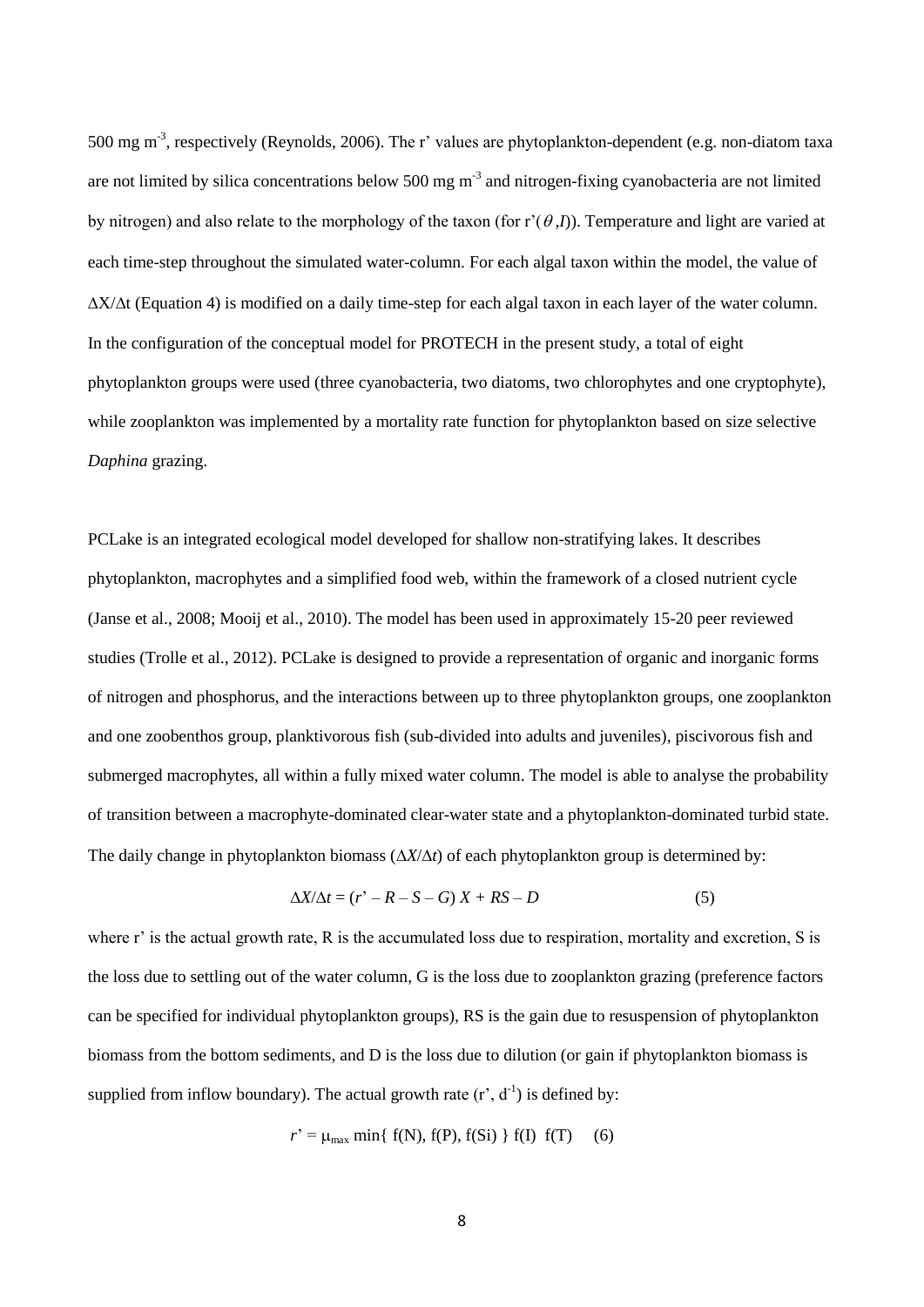where  $\mu_{\text{max}}$  (day<sup>-1</sup>) is the maximum growth rate at 20 °C in the absence of significant limitation by light or nutrients, f(I), f(N) and f(P) represent limitation by light, nitrogen and phosphorus respectively, and f(T) is a temperature function. The f(Si) function represents limitation by silica and applies only to diatoms. The nutrient limitation is modelled by inclusion of a dynamic intracellular nutrient store, described through the Droop equation (Riegman and Mur 1984). In the configuration of the conceptual model for PCLake in the present study, a total of three phytoplankton groups (representing diatoms, cyanobacteria and chlorophytes), one zooplankton group, one zoobenthos group, submerged macrophytes, planktivorous/benthivorous fish (subdivided into a juvenile and adult group) and piscivorous fish were used (representing the default state variables for a PCLake application).

#### **2.3. Calibration and validation of phytoplankton dynamics**

A two-year (1999-2000) calibration and one-year (2001) validation period were used for all three models. As DYRESM-CAEDYM is the most sophisticated of the models at capturing the vertical variation in thermal structure (and PCLake do not include thermodynamics but need a user-defined temperature forcing), it was set up to derive water column temperatures for input to PROTECH and PCLake. Thus, temperature output generated by DYRESM-CAEDYM was processed and used also by PROTECH and PCLake in both the baseline calibration/validation and in the future scenarios. To calculate the vertical distribution of temperature, DYRESM-CAEDYM requires daily average input data for six meteorological variables, including air temperature ( $\rm{^{\circ}C}$ ), short-wave radiation (W m<sup>-2</sup>), cloud cover (fraction of whole sky) or longwave radiation (W m<sup>-2</sup>), vapour pressure (hPa), wind speed (m s<sup>-1</sup>) and rainfall (m d<sup>-1</sup>). These data were acquired from 10-20 km national grids derived from meteorological stations across Denmark and were specified for the Lake Engelsholm location. DYRESM-CAEDYM was very good at reproducing water temperatures, which were used as forcing data in the three ecological models ( $r^2$  = 0.97, between observed and simulated temperatures for the 1999-2001 period). Daily inflow and outflow data are also required as boundary conditions for the three models. When continuous flow data were not available, linear interpolation between monthly samples for flow and nutrient concentrations was used to derive daily values within the period 1990-2001. Inflows from any ungauged part of the catchment and from groundwater seepage were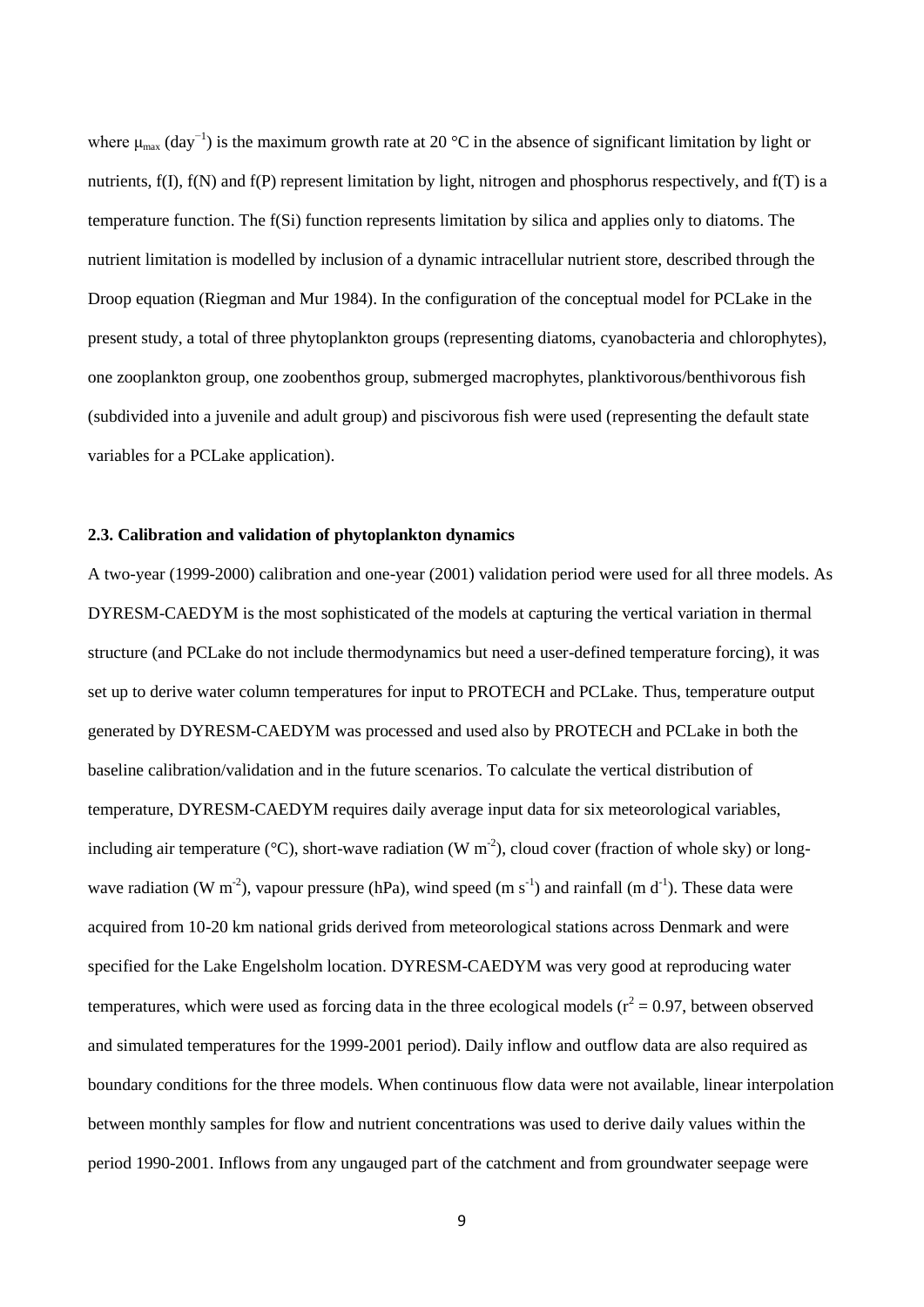included in a residual term derived from a water balance using measured inflow, outflow, precipitation and estimated evaporation, and assuming constant water level.

To minimize the uncertainty caused by state variable initialization for calibration runs as well as scenarios, the period 1990-1998 was used as a warm-up period (and model output was excluded for evaluation for this period), after which the models were calibrated against observed phytoplankton biomass (represented by total chlorophyll *a*) for years 1999 and 2000. Here, the warm-up simulation period was run using the calibrated model parameters, but disregarded when deriving model performance statistics, which was only done for the period 1999-2000. Model validation of the ability to reproduce observed phytoplankton biomass was subsequently performed on a separate dataset from the year 2001. Model performance during the validation was derived both including and excluding a very high outlier of observed phytoplankton biomass during autumn 2001 (this high value is somewhat uncommon, and could be a localized effect, and thus not representative as a whole lake surface average).

Many model performance metrics exist, and in view of the weaknesses of individual metrics, several of these are ideally used in combination when evaluating model performance (Bennett et al., 2013). We used the coefficient of determination  $(r^2)$  and the mean relative absolute error in percent (referred to as MARE by Bennett et al. (2013) and as RE by Arhonditsis and Brett (2004)) to evaluate the goodness of fit to observed phytoplankton biomass data for the three individual models and their ensemble mean derived from the average of daily output of phytoplankton biomass from all three models. We acknowledge that  $r^2$  can suffer significant offset errors (and is differentially sensitivity towards high/extreme values), and therefore we pair  $r<sup>2</sup>$  with RE, which provides an indication of overall model bias without the effects of negative biases cancelling out positive biases (Bennett et al., 2013). Using  $r^2$  and RE as performance metrics enables direct comparison to the performances achieved in the 153 individual aquatic biogeochemical modelling studies reviewed by Arhonditsis and Brett (2004).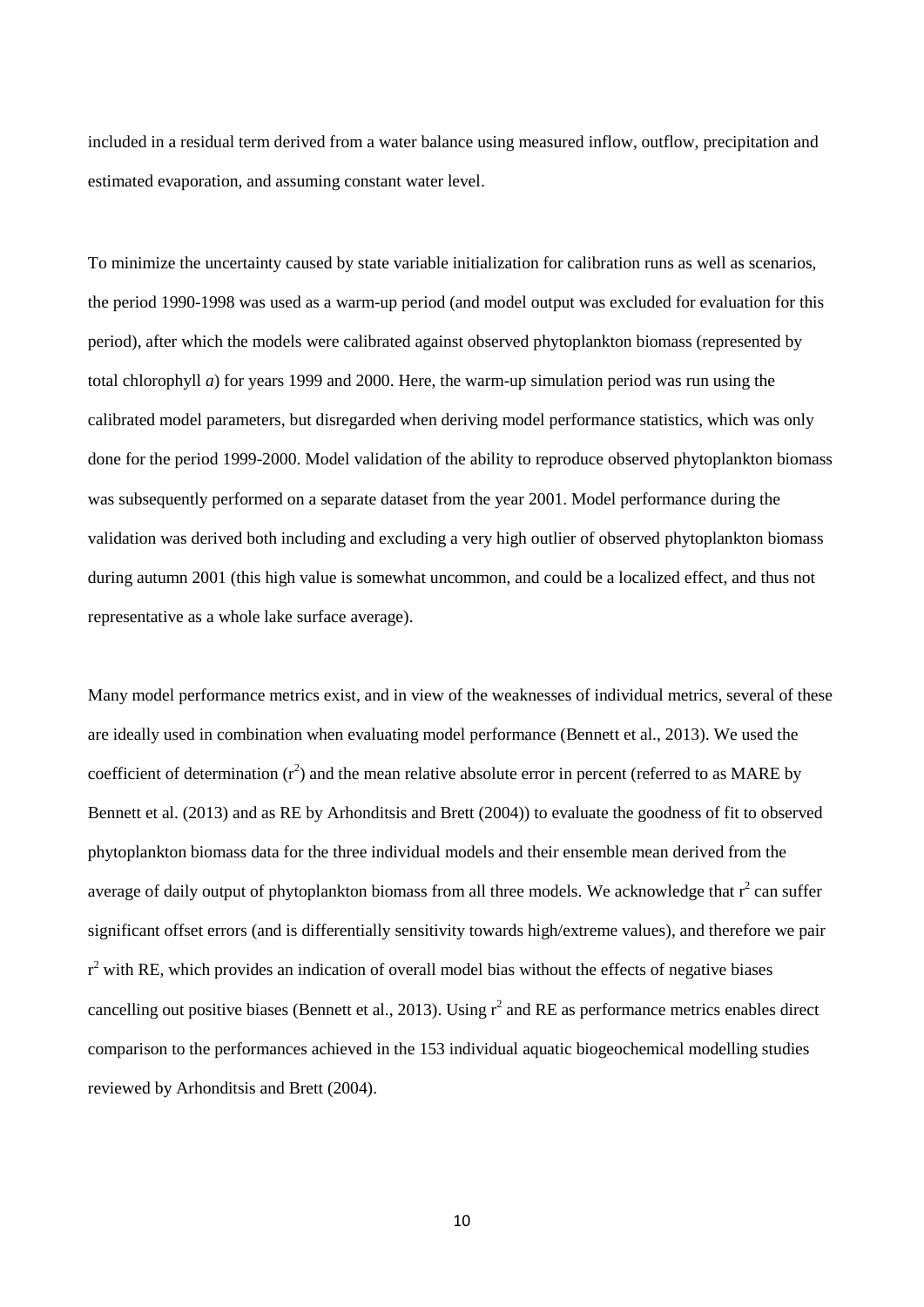Observed chlorophyll *a* data (derived from pooled samples from epilimnion) were available at monthly to biweekly intervals throughout the calibration and validation periods. Calibration of phytoplankton dynamics in DYRESM-CAEDYM was done mainly by modifications to the internal supply of nutrients, using release rates of nutrients from the bottom sediments, and parameters relating to intracellular nutrient stores, maximum potential growth rates for phytoplankton and zooplankton grazing rates. For PROTECH, the only modification during calibration was to adjust the release of SRP (soluble reactive phosphorus) from the bottom sediments. PROTECH does not simulate this process directly, but information on it can be entered through the addition of SRP to the water column during certain periods of the year. Therefore, through an iterative calibration process, a value of 2.4 mg SRP m<sup>-3</sup> was required to be added to the water column in PROTECH each day during the summer period (1 June to 31 August) to best reproduce the observed phytoplankton dynamics. Assuming that all available SRP is utilized for primary production on a daily basis, this is equivalent to a sediment flux rate of 6.7 mg SRP  $m^{-2}$  d<sup>-1</sup> and comparable to that reported earlier for Lake Engelsholm and other shallow Danish lakes (Jensen et al., 1992). PCLake includes a simple, but dynamic sediment nutrient pool, in which the release of nutrients from the sediments is related dynamically to the biogeochemical dynamics of the water column. For PCLake, calibration of phytoplankton dynamics was done mainly by modifications of internal nutrient storage parameters, maximum potential growth rates and zooplankton grazing parameters.

#### **2.4. Future scenarios**

Based on the EU ENSEMBLES project (van der Linden and Mitchell, 2009), where 19 regional climate models were used to generate an ensemble simulation of the Intergovernmental Panel on Climate Change (IPCC) A1B scenario for the location of seven major cities in Denmark (Boberg, 2010), three individual climate scenarios were derived (Table 1). Due to the uncertainty of the regional climate models, as well as the relatively small regional differences in projected future climate for the seven Danish locations, we used the average future climate derived from the seven locations (Boberg, 2010). In addition, two future nutrient load scenarios were generated and combined with the climate scenarios. Nutrient scenarios were generated by applying the same multiplication factor to all forms of nutrient species in the inflows (this factor would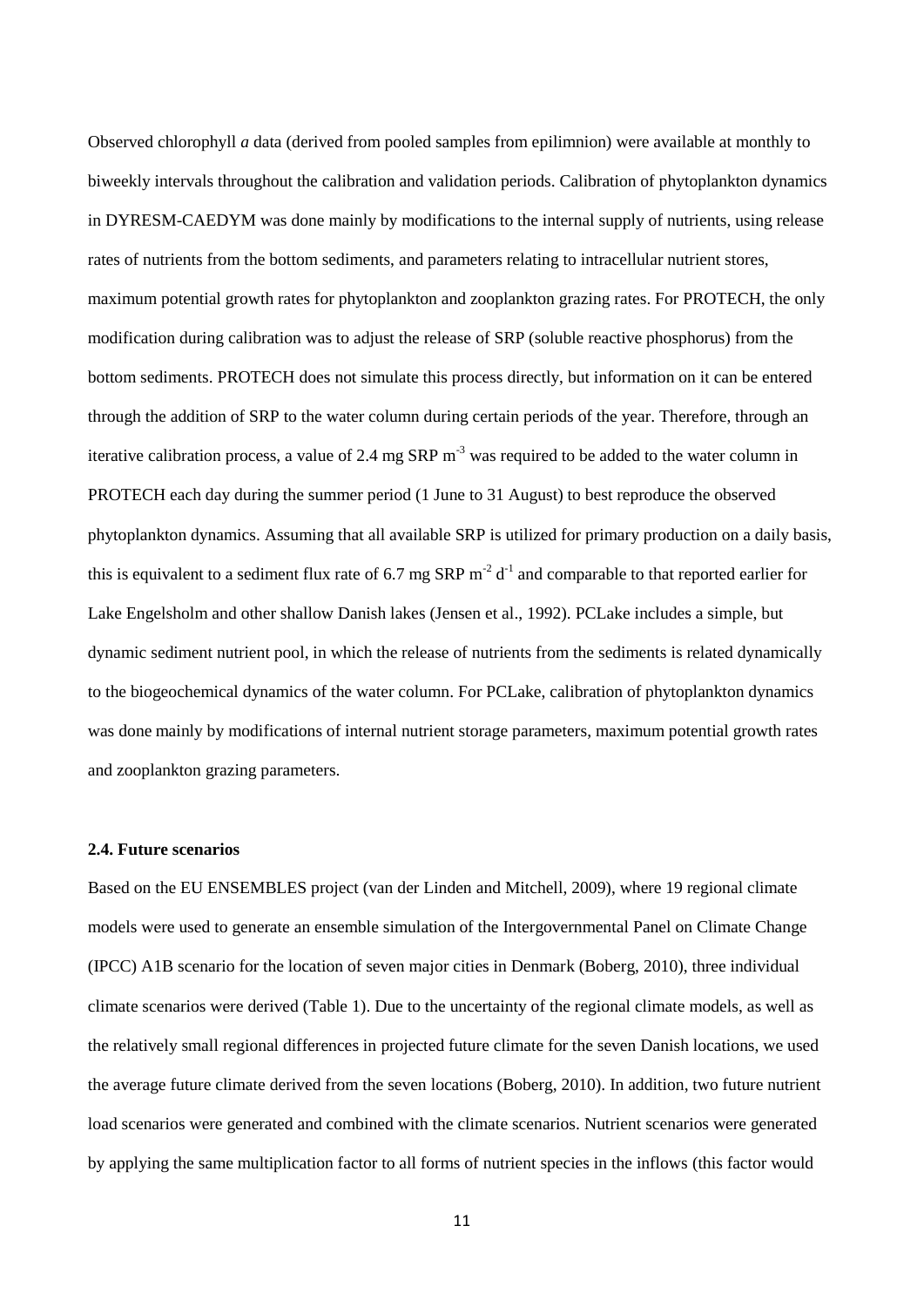then vary to generate scenarios with different percentages of change in external nutrient load). The nutrient scenarios were based on previous studies on the potential effects of future climate on total nitrogen (Jeppesen et al., 2011) and total phosphorus (Jeppesen et al., 2009) losses from land to waterways in Denmark.

The future climate scenarios were implemented by a simple delta-change method relative to daily air temperatures (using the same delta-change for each day throughout the years/seasons) of the base scenario (represented by years 1999-2001), where Scenario 1 represents climate of the year 2050, Scenario 2 represents climate of 2100, and Scenario 3 represents climate of 2100 for a more extreme warming of climate. All scenarios have previously been identified as plausible in the ENSEMBLES project (van der Linden and Mitchell, 2009), where these future scenarios were derived from probability density plots of projections by 19 individual regional climate models (Boberg, 2010). Results from the ENSEMBLES project suggest that precipitation by 2050 and 2100 will change, albeit to a small degree, generally with increases during winter and decreases during summer (of the order of  $0.1 - 0.5$  mm day<sup>-1</sup>) (Boberg, 2010). Assuming that no interventions take place in terms of land-use management, this may to some extent result in increased nutrient loads to lakes. Hence, total phosphorus and nitrogen loads to temperate Danish waterways may increase by roughly 5-15% by the year 2100 (Jeppesen et al., 2009; 2011). To reflect this case, we adopted two scenarios, both of which used the temperature increase of 5 ºC as simulated in Scenario 3, but with phosphorus and nitrogen loads simultaneously increased by 5 % (Scenario 4) and 15 % (Scenario 5) (Table 1). To be able to evaluate the importance of increased nutrient loads relative to increased temperatures, an additional two scenarios were run, reflecting a 5 % and 15 % nutrient load increase, respectively, without any changes to temperatures (i.e. using baseline temperatures).

#### **3. Results**

**3.1. Performance of the individual aquatic ecosystem models and the ensemble mean simulation**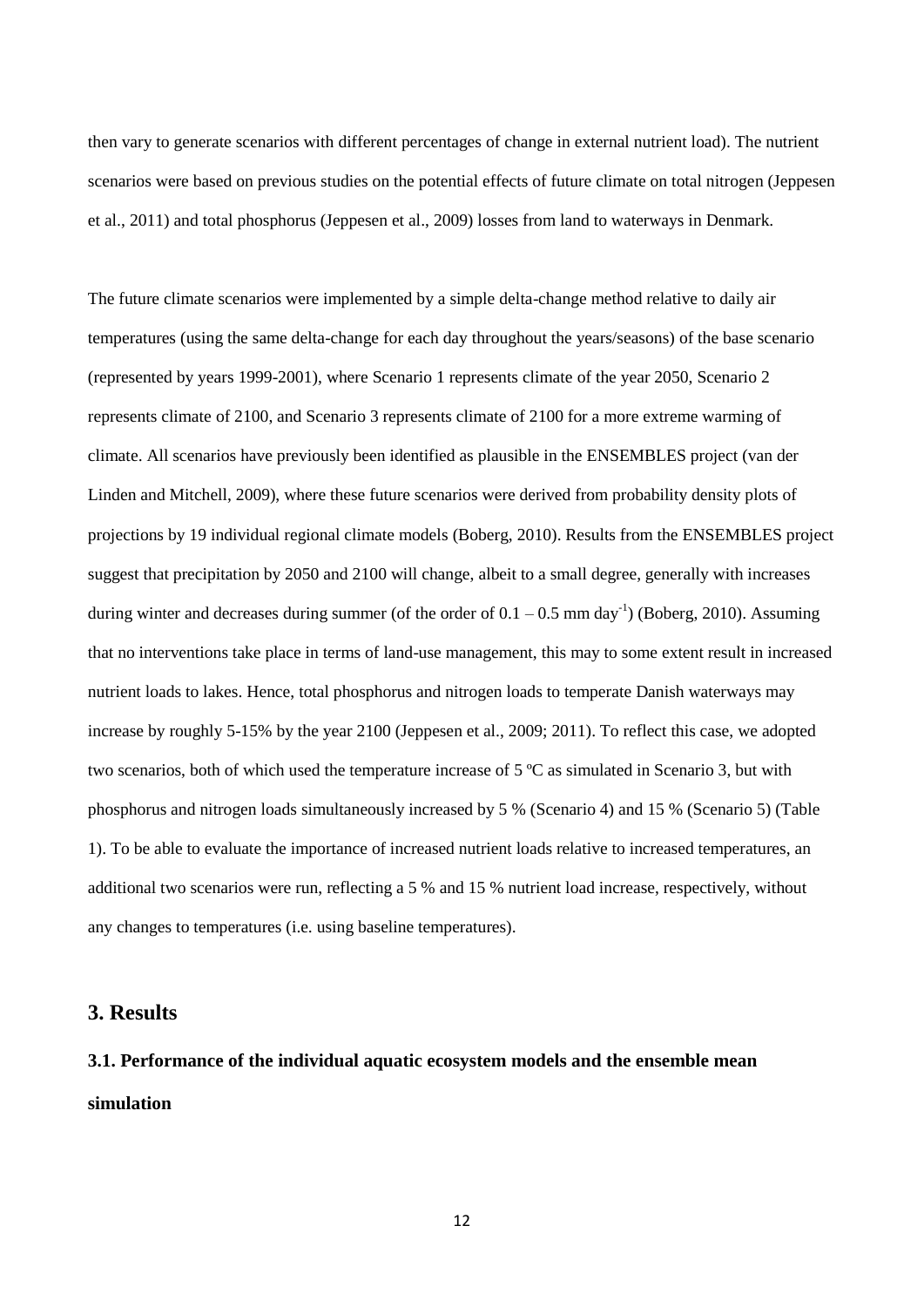The three individual models generally performed to a similar level achieved in other peer-reviewed studies in terms of the  $r^2$  and relative absolute error (RE) values between model simulations and observations of chlorophyll *a* (e.g., review by Arhonditsis and Brett, 2004, where median  $r^2$  was 0.48 and RE was 44% for simulation of phytoplankton biomass across 153 individual modelling studies). The variation explained  $(r^2)$  by the models increased considerably by use of monthly means (Table 2), relative to day-by-day comparisons, and even further when excluding the single, extremely high chlorophyll *a* concentration recorded in September 2001. There were considerable differences between the simulations by the three models. While PCLake and PROTECH generally exhibited considerably higher  $r^2$  values than DYRESM-CAEDYM for the calibration and validation periods, the three models showed similar performance in terms of the relative errors, and DYRESM-CAEDYM was generally best at reproducing the averages and median chlorophyll *a* levels for the entire three-year period 1999-2001 (Table 3). In general, the ensemble mean of all three models was superior to any of the individual models (Fig. 1) in describing total phytoplankton biomass for the whole 1999-2001 period (Table 2). Given the different model performance measures used, i.e. including day-by-day match and monthly means and all time periods used (listed in Table 2), we can take count of the frequency at which the individual models and the ensemble mean were superior for each of the 16 model performance measures. Here, by assuming that differences in model performance are negligible when  $r^2$  values differ by 0.01 or less and RE values by 5 % or less, the ensemble mean was also superior, being the best or equal to the best in eight counts out of 16.

#### **3.2. Future scenario projections by the ensemble mean simulation**

Throughout the simulations of the three climate warming scenarios, where temperatures increase from SC1 through SC3, PCLake and DYRESM-CAEDYM suggest a considerable increase in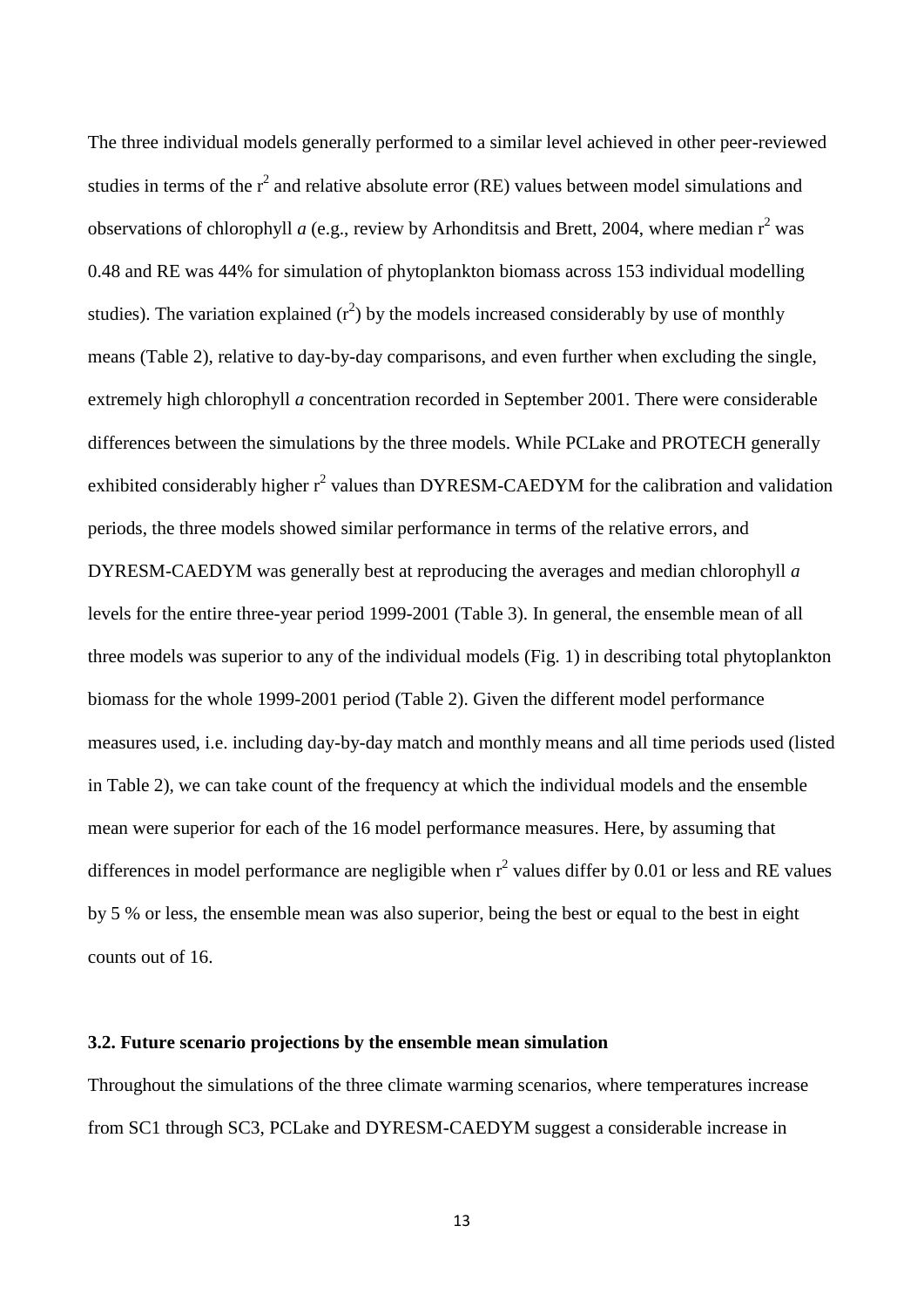phytoplankton biomass relative to baseline. PROTECH also suggests a progressive increase in phytoplankton biomass with warming in the future scenarios, albeit the biomass in all the future scenarios was generally at levels slightly below the baseline (Table 4). The ensemble mean simulation suggested that total phytoplankton biomass will increase, in particular during summer months (Table 5), albeit that there are considerable variations between the individual model projections (Fig. 2). Concurrently, the contribution of cyanobacteria to the total phytoplankton biomass increased. The World Health Organization (WHO) suggests limits for cyanobacteria biomass for recreational water use of 10 and 50 mg  $m^{-3}$ , corresponding to, respectively, low and high probability that a short-term human exposure may cause skin irritations and gastro-intestinal illness (Chorus and Bartram, 1999). The number of days increased when biomass exceeded the WHO limits of 10 and 50 mg  $m^{-3}$  from 150 to 181 and 8 to 42 days per year, respectively.

When the very warm climate scenario (SC3) was combined with increased nutrient loads to generate scenarios SC4 and SC5, there was only a small effect observed in the ensemble mean simulations (Table 5, Fig. 2) relative to the effect of warming alone. Furthermore, when nutrient loads were increased by as little as 15 % (Fig. 2, SC5), there was even a tendency for the total phytoplankton biomass to decrease slightly, relative to the scenario where only temperatures were increased (SC3; Fig. 2). However, the modelled uncertainty for scenarios 4 and 5 was somewhat greater, as illustrated by a widening in the ensemble uncertainty range, suggesting that the three individual models were most divergent in their projections for these particular scenarios.

The effects of warming in scenarios SC1-SC3 were most pronounced for cyanobacteria biomass, with a considerable increase during summer (Fig. 3). Hence, whilst annual and summer total chlorophyll *a* in SC3 relative to the Base scenario increased on average by 18 and 48 %,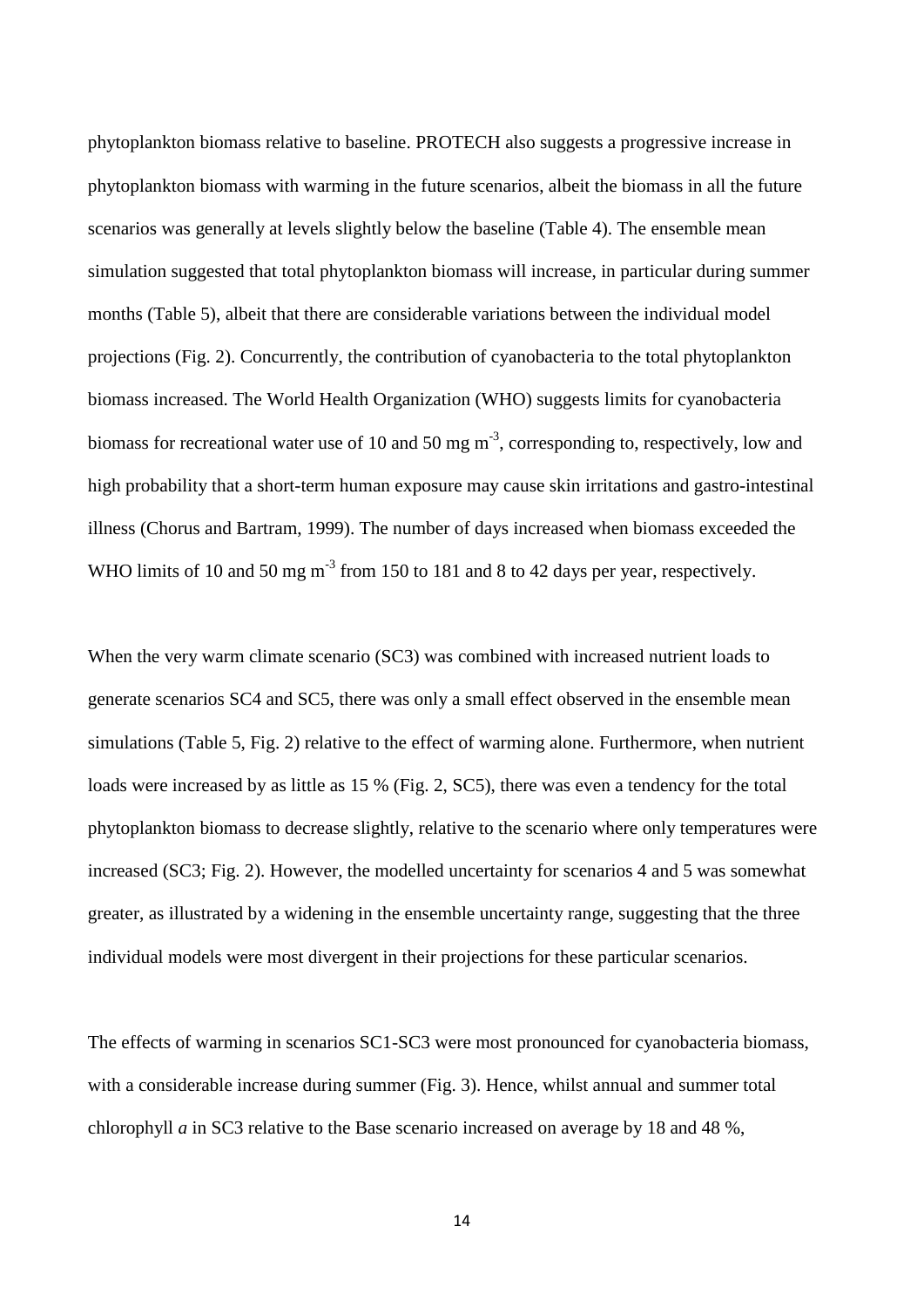respectively, chlorophyll *a* contributed by cyanobacteria increased by 29 and 66 %, respectively. The combined effects of warming and increased nutrient loads showed little effect on cyanobacteria relative to warming alone. As was observed for total phytoplankton biomass, the ensemble mean simulation also suggested that cyanobacteria biomass could be slightly reduced in SC4 and SC5 relative to SC3, albeit that the model uncertainty was also greater for SC4 and SC5.

The importance of nutrient load increases (SC6 and SC7) relative to increased temperatures were generally minor, and hence the effects of the mild warming scenario (SC1) on both total phytoplankton and cyanobacteria biomass was greater than the effects of increasing nutrients loads by 15 % (Table 5).

### **4. Discussion**

#### **4.1. Perspectives of the ensemble modelling approach**

Our study is the first to apply several individual complex dynamic lake models to the same aquatic ecosystem. The ensemble modelling approach has been used for a number of years for weather forecasts and global circulation models (GCMs), and is common practise when, for example, the IPCC reports on the potential effects of anthropogenic activities on future climate. An ensemble modelling approach can be applied either as a single-model ensemble, where multiple parameter combinations or multiple sets of initial conditions are run through a single model to produce variations (and derive a mean value) of output; or as a multi-model ensemble (as in present study), where multiple, different models are used, also providing variations in output. We found that the ensemble mean of the three models was superior to any of the individual models in describing the observed seasonal phytoplankton dynamics, which is in general agreement with the experiences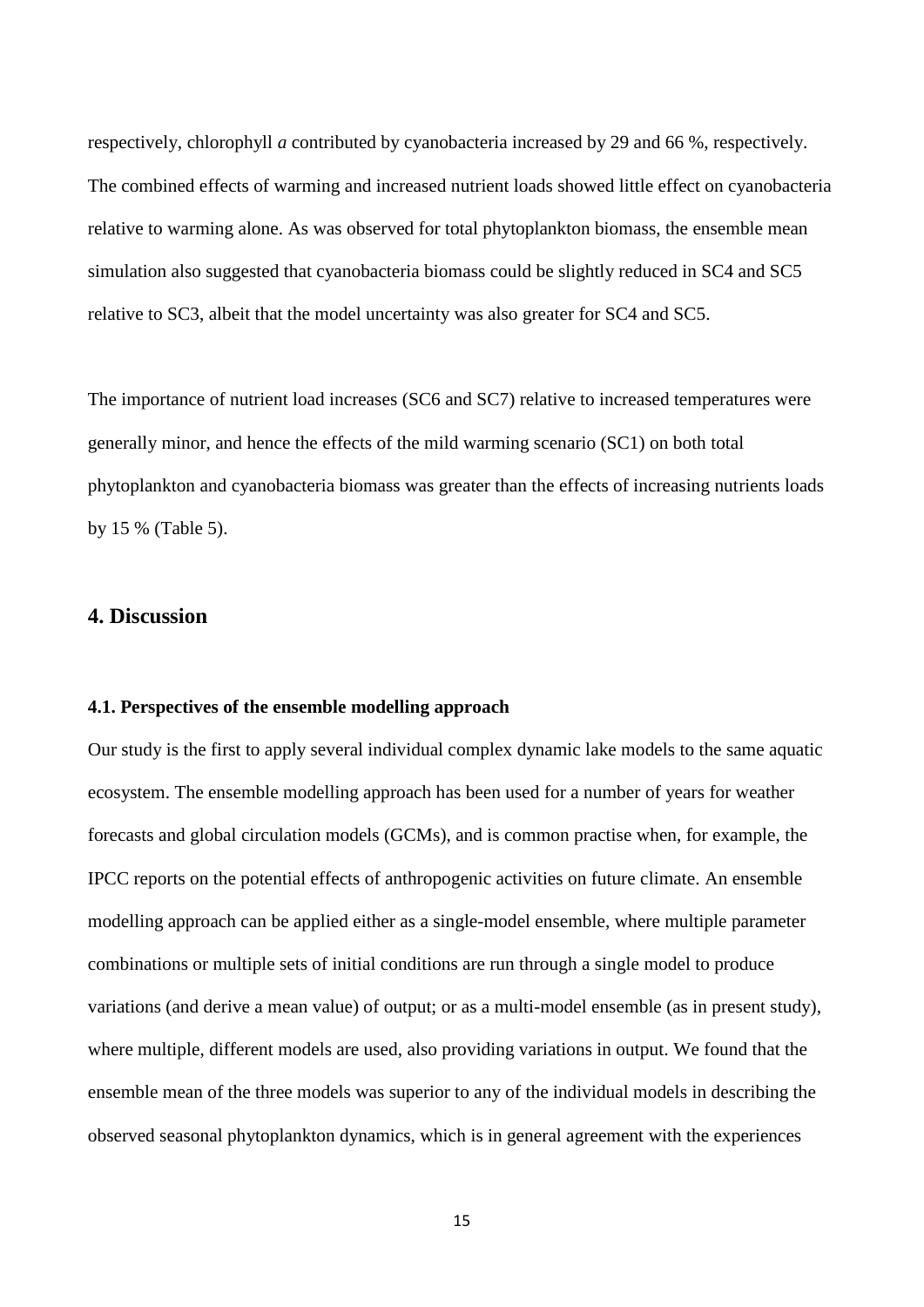found in climate modelling studies (Palmer et al., 2005). From a climate modelling perspective, Tebaldi and Knutti (2007) elaborate that "for a single given diagnostic or variable, the multi-model performance might not be significantly better than the single best model, but studies indicate that the improvements are more dramatic if an aggregated performance measure over many diagnostics is considered", and Hagedorn et al. (2005) argue that the largest benefit is seen in "the consistently better performance of the multi-model when considering all aspects of the predictions". The meteorological and climate modelling communities have over a number of years built up a strong history for observation – and model-data sharing – hence facilitating ensemble modelling. This can to a large degree be explained by the fact the national meteorological institutes are all members of the World Meteorological Organization (WMO) and data exchanges are built into the organization charter. The same is not the case for lake-modelling. Sharing of observations and model results is currently done on a bi-lateral basis through direct/individual contact. Providing an open forum for exchange of observations, numerical models, model configurations and model results is of prime interest to the entire lake-modelling community and is necessary to adequately convey uncertainties in model projections to the wider community. Initiatives like the Global Lake Ecological Observatory Network (GLEON), where high-frequency data on water physics and selected chemical and biological attributes, collected from on-site monitoring buoys, are shared worldwide, could very well be followed and expanded to include exchange of additional data required to derive inputs to aquatic ecosystem models. With increased availability of collaborative tools via the internet the task is possible but will require a directed effort from individuals. Recent developments within the aquatic open source modelling community indicate both the need and potential for such studies to achieve this collaborative goal (Trolle et al., 2012).

#### **4.2. Deriving uncertainty from the ensemble simulation**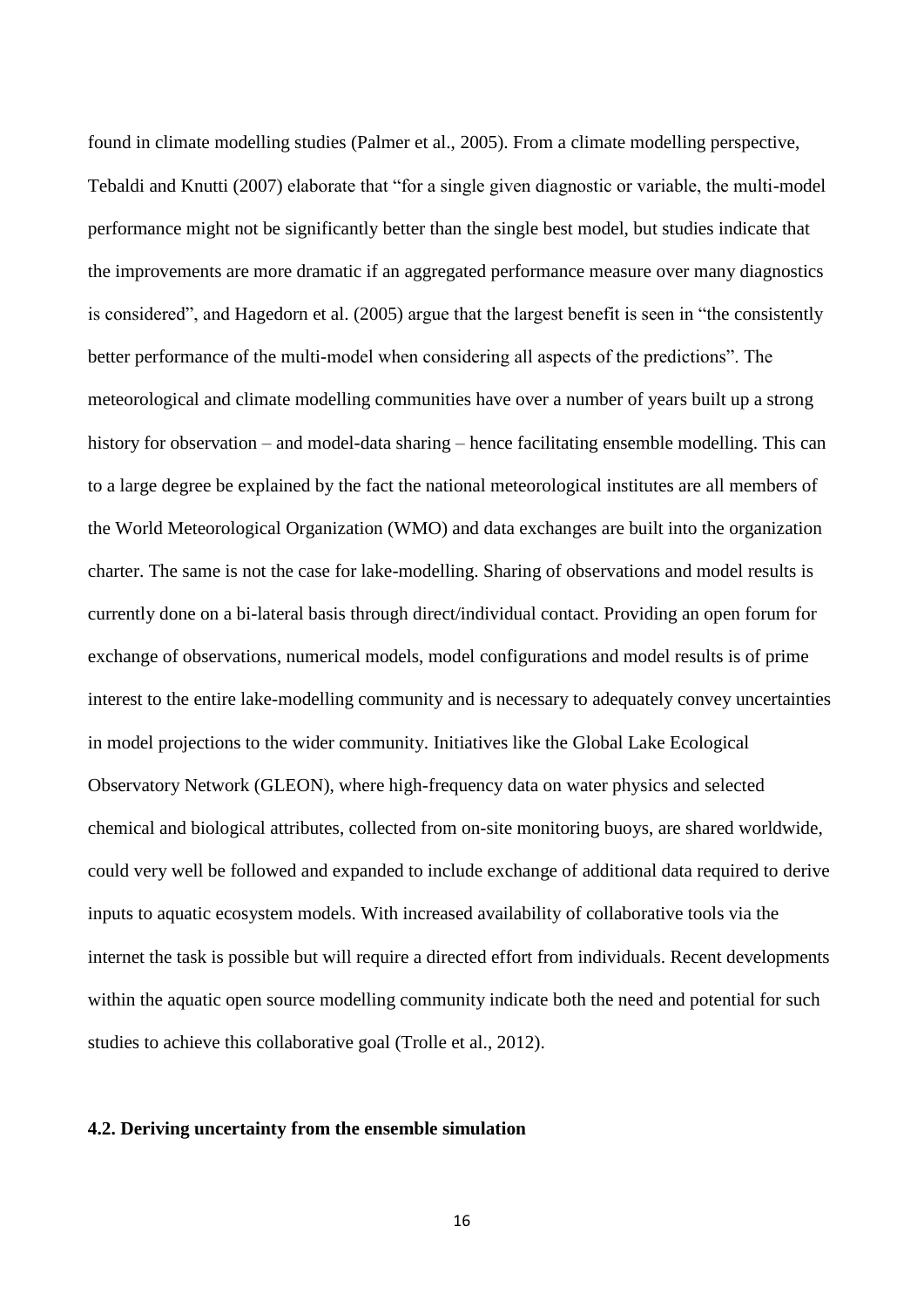By applying three different models to the same lake, we were for the first time able to compare the uncertainty of simulated phytoplankton biomass (i.e. uncertainty due to different model structures). Hence, the uncertainty of the model projections, represented by the grey-shaded range delineated in the figures (e.g. Fig. 1), suggests that the uncertainty is greatest around the time when biomass peaks during spring and summer months. Therefore, the models generally tend to agree on the timing of a low-biomass phase, corresponding to a clear-water phase between the spring and summer blooms, as the uncertainty band clearly narrows around the ensemble mean (e.g. Fig. 1). For the scenarios, the uncertainty around the ensemble mean was largest for those scenarios where climate warming and increased external nutrient loads were combined, relative to the scenarios with warming alone. This can be explained by the different models' conceptual handling of nutrient cycling (e.g., Mooij et al., 2010), and how this cycle interacts with phytoplankton dynamics, as well as several other differences in the conceptual ecosystem models (e.g., cyanobacterial nitrogen fixation). For example, the state variable cyanobacteria in PROTECH was set up to be able to fix nitrogen, whereas in DYRESM-CAEDYM and PCLake it was not. Thus, when increasing nitrogen loads, the competitive advantage of cyanobacteria (during summers) relative to other phytoplankton types is somewhat reduced (in PROTECH), and consequently phytoplankton composition may change (potentially in favour of phytoplankton groups with smaller chlorophyll to biomass ratios), as seems to be the case particularly for the PROTECH simulations in our study (SC6 and SC7 in Table 4). This effect has been seen before in PROTECH studies (e.g., Elliott and May, 2008; Elliott, 2010). It has also been pointed out (Mooij et al., 2010) that improving the ability to describe interactions between nutrients in bottom sediments and the overlying water column is a key element for further enhancing model performance of aquatic ecosystem models. Such improvement would therefore also likely reduce the uncertainty of the models projections. There is little value in comparing nutrient dynamics and uncertainties between the three models, as nutrients are handled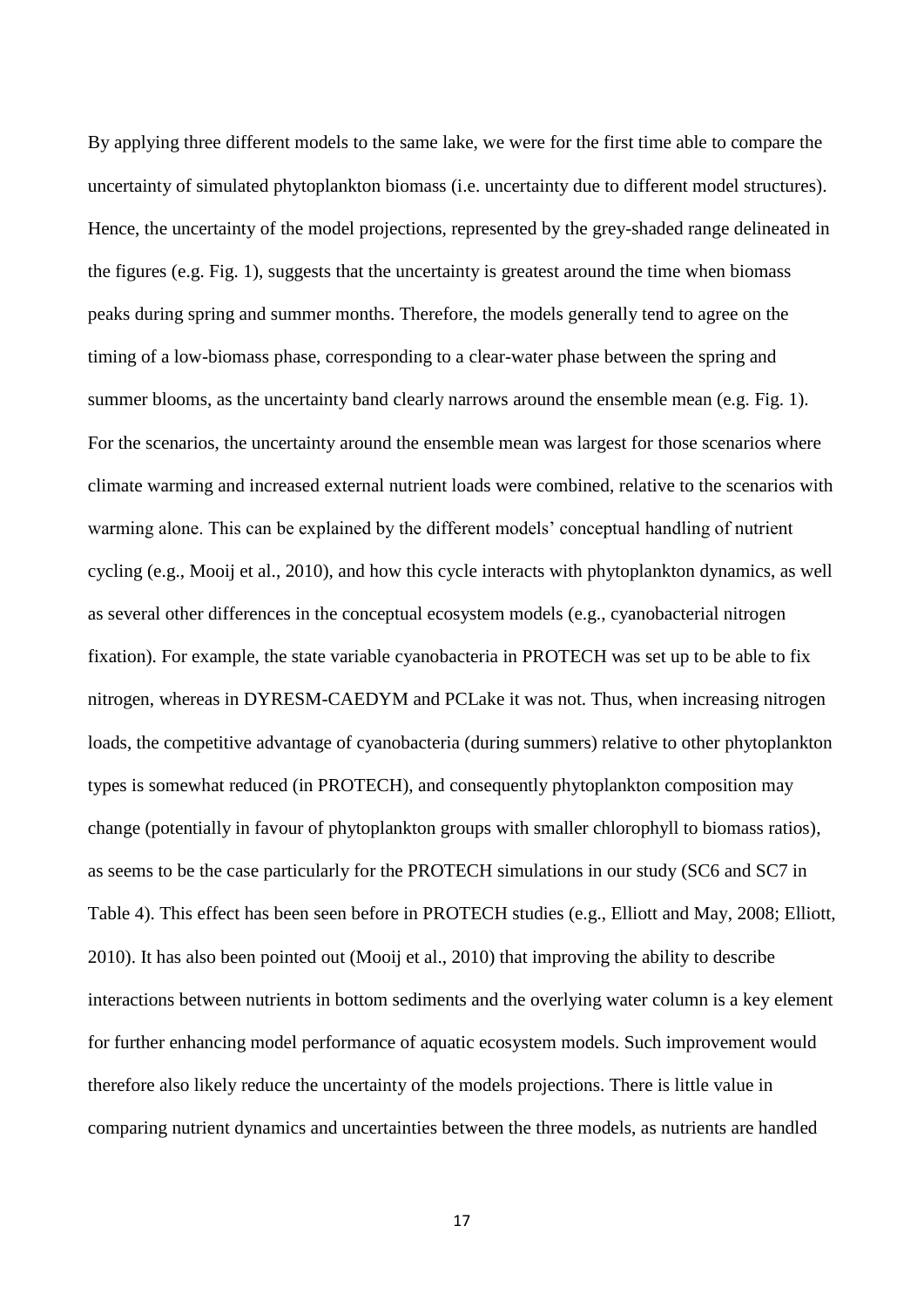somewhat differently in each model, and occur as different species (e.g., DYRESM-CAEDYM operates with two species of organic detrital phosphorus, while PCLake operates with one, and PROTECH does not include organic phosphorus but rather uses inorganic phosphorus supply as a forcing function, which, for example, was used to calibrate an internal loading effect). The ensemble approach has helped identify this issue, and future model developments could fittingly include better alignment of state variables. Arhonditsis and Brett (2004) also showed that model performance generally declines as simulations transition from physical/chemical to biological components of planktonic systems. Our findings support this, as exemplified by DYRESM-CAEDYM simulations, where  $r^2$  and RE values between modelled output and observations were 0.71 and 26.0 % for total nitrogen and 0.44 and 25.9 % for total phosphorus concentrations, respectively, relative to 0.01 and 121 % for total phytoplankton biomass for the period 1999-2001.

Based on our results, routes for future research emerge, including further identification and quantification of processes that are causing the greatest variability between models and a subsequent improvement of individual conceptual models to enhance model fit and reduce uncertainty. Ideally, such studies would involve multi-lake comparisons, thus enabling validation of model performance for systems with contrasting ecosystem behaviours (e.g., systems dominated by pelagic versus benthic primary production). One example of a relevant focal point, which was revealed during the calibration and validation process of the present study, is the rather dramatic oscillations in phytoplankton biomass simulated by DYRESM-CAEDYM in the summer periods. Such oscillations do not appear in observations, nor in PCLake and PROTECH during summer months, and consequently the  $r^2$  values achieved for DYRESM-CAEDYM were generally low (as also seen in other applications of this model, e.g., Trolle et al., 2011; Özkundakci et al., 2011). In contrast to PCLake and PROTECH, DYRESM-CAEDYM includes detailed high-frequency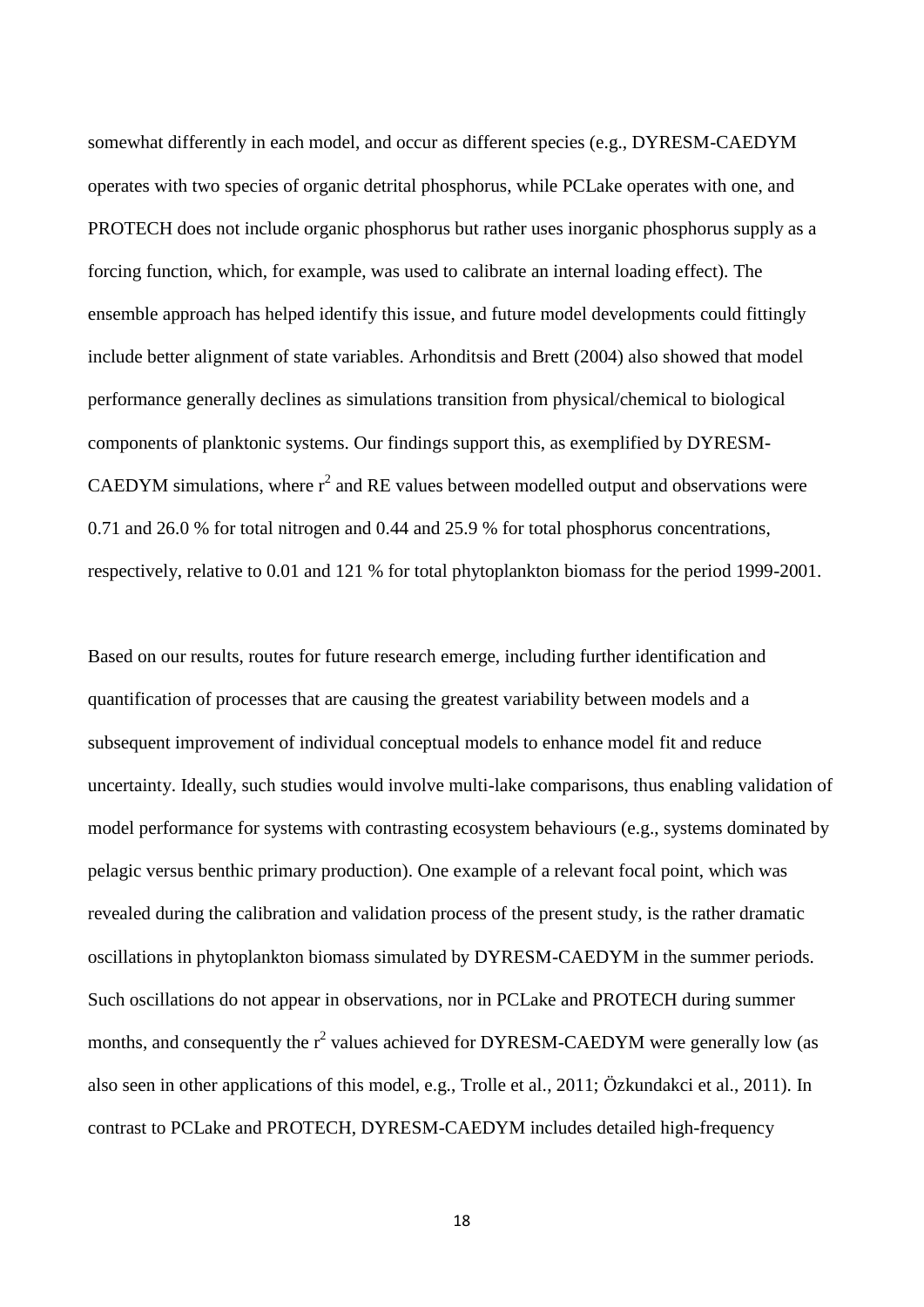hydrodynamics, which can influence phytoplankton concentrations and vertical distributions in the short-term (sub-daily and daily), and thus generally cause greater output variability. An additional effect, and likely more important mechanism behind the output variations from DYRESM-CAEDYM, is the feedback mechanism between zooplankton and phytoplankton. In DYRESM-CAEDYM this feedback is dynamic (and similar to the traditional Lotka–Volterra predator–prey model) and not implicitly mediated by, for example, vegetation biomass as in PCLake, while the zooplankton dynamics in PROTECH are implemented by a simple mortality rate on phytoplankton. A relevant parallel to this is the history of the Ecopath/Ecosim model (focussing on trophic interactions of fish), which was traditionally based on Lotka–Volterra predator–prey type interactions. However, by developing the foraging arena theory (in which only part of the prey is available for predation; Walters and Christensen 2007), the developers of Ecopath/Ecosim were able to dampen the interactions between predators and prey (and reduce output variability in biomass for these state variables) and thereby achieve model outputs that more readily reproduced observations from the real world (while also improving the conceptual model). A similar development would therefore likely increase the predictive abilities of DYRESM-CAEDYM.

#### **4.3. Future projections by the ensemble simulations**

Long-term effects of climate change (e.g. by the year 2100) have previously been studied using models (e.g., Elliott et al., 2005; Mooij et al., 2007; Trolle et al., 2011) with conclusions similar to ours, that overall phytoplankton biomass is likely to increase, and cyanobacteria will become a more dominant feature of the phytoplankton species composition. In the model simulations, the effects on cyanobacteria are included both directly through influence of temperature on growth rate, and indirectly, e.g., through changes in water column stability and changes in nutrient transformation rates. The increase in dominance of cyanobacteria with warming also concurs with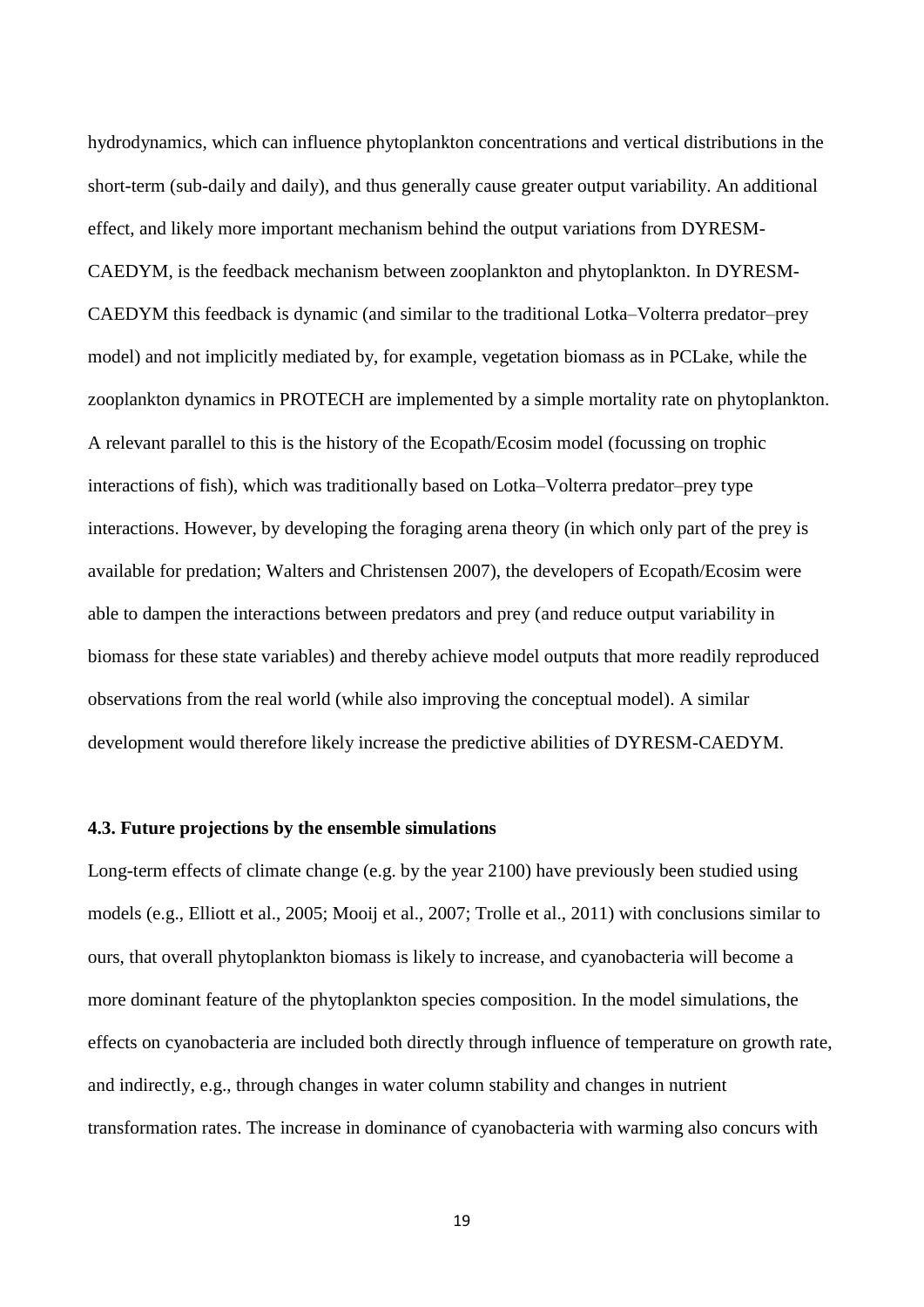empirical observations from time-series (Jöhnk et al., 2008; Posch et al., 2012) and cross-system analyses (Jeppesen et al., 2009; Carey et al., 2012; Kosten et al., 2012). However, the effects may be even more pronounced than projected by our model exercise, as the models cannot fully account for structural changes in the lake ecosystems that could occur due to warming. Hence, recent cross latitude studies indicate that, as a consequence of warming, the composition of fish stocks can be expected to change towards higher dominance of zooplanktivorous and omnivorous fish, and towards smaller and faster reproducing fish, implying increased predation on zooplankton and, consequently, less grazing on phytoplankton (i.e., less top-down control), and a higher chlorophyll:TP ratio (higher yield) (Jeppesen et al., 2010a;b; Meerhoff et al., 2012). In addition, the alleviating effects of aquatic plants on water clarity seem weaker in subtropical lakes than in north temperate lakes (Jeppesen et al., 2007). These findings all point to even higher algal biomass and higher proportion of cyanobacteria, due to changing structural aspects of warming lakes, than can be projected by the current models. An important aspect for further improving the reliability of model projections is to be able to test/validate the models against observation data. As we have no data truly reflecting future conditions, a key challenge is therefore to rigorously test models using proxies of future conditions (Refsgaard et al., 2013). Ideally, one would be able to perform differential-split sample tests, using periods with apparent different climatic conditions (e.g., dry/wet or cold/warm) where calibration is performed on one period and validation on another period (Refsgaard et al., 2013). This was not possible in our study where, for example, annual average whole-water column temperature varied less than 0.5 °C between the three years available for calibration and validation.

In our study, despite the relatively modest increases in air temperature of the 2050 near-future scenario ( $+1.5\text{ °C}$ , SC1), the ensemble simulation suggests that the number of days when the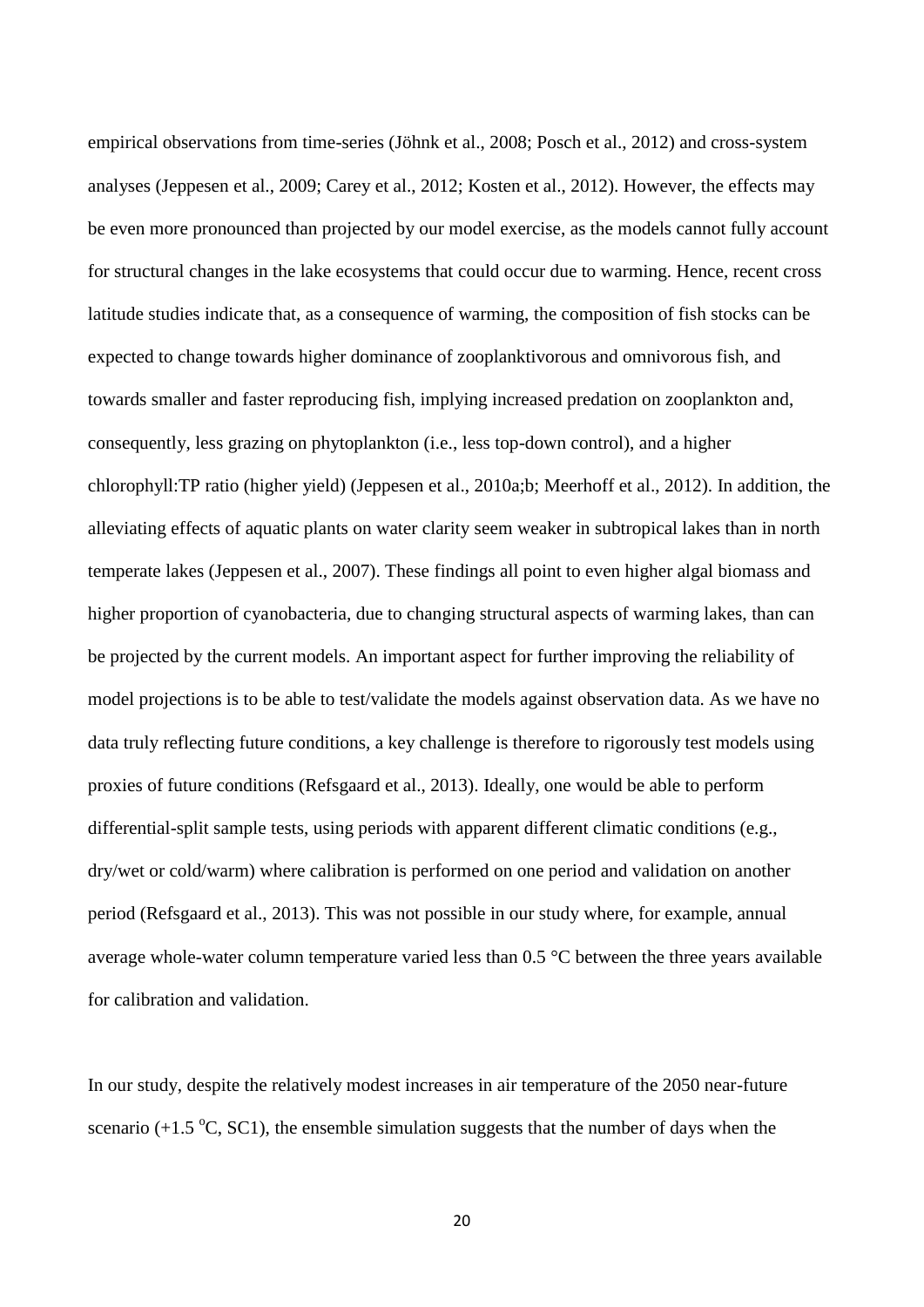cyanobacteria biomass exceeds the highest WHO limit will increase considerably, from 8 to 23 days per year. Lake Engelsholm has an intensively managed, temperate catchment, and is typical of many lowland lake ecosystems in terms of area (out of 120,000 Danish lakes, more than 95% has a surface area  $< 1 \text{ km}^2$ ), trophic status and species composition. It is therefore very likely that many other lakes could follow a similar trajectory that may be interpreted as a degradation of the lake ecosystem.

Given that, the implications of these results are potentially even more important because scenarios SC1-SC3 show a deterioration in ecological quality through increased cyanobacteria biomass even when the nutrient supply to the lake was kept at its present day levels. Therefore, if lake managers do nothing to change a lake's trophic status, the lake's ecological quality could still become worse, producing a new threat to freshwaters independent of eutrophication. This logic can be further extended to suggest that lakes which currently do not have a problem with cyanobacterial blooms because they are less nutrient rich, could through climate change experience new problems. This effect would increase the number of lakes which fail ecological quality criteria such as stipulated by the European Union Water Framework Directive without changes in their trophic status. Therefore, the potential of climate change to alter the traditional relationship between nutrient status and chlorophyll (Vollenweider and Kerekes, 1980) is abundantly clear from the results of this study.

## **5. Conclusions**

We examined the performance of multiple aquatic ecosystem models in terms of their ability to reproduce phytoplankton biomass in a typical lowland temperate lake. The suite of models was subsequently used to project the effects of climate warming on phytoplankton biomass, and thus the potential future implications for water users. We found that; 1) using the mean of all models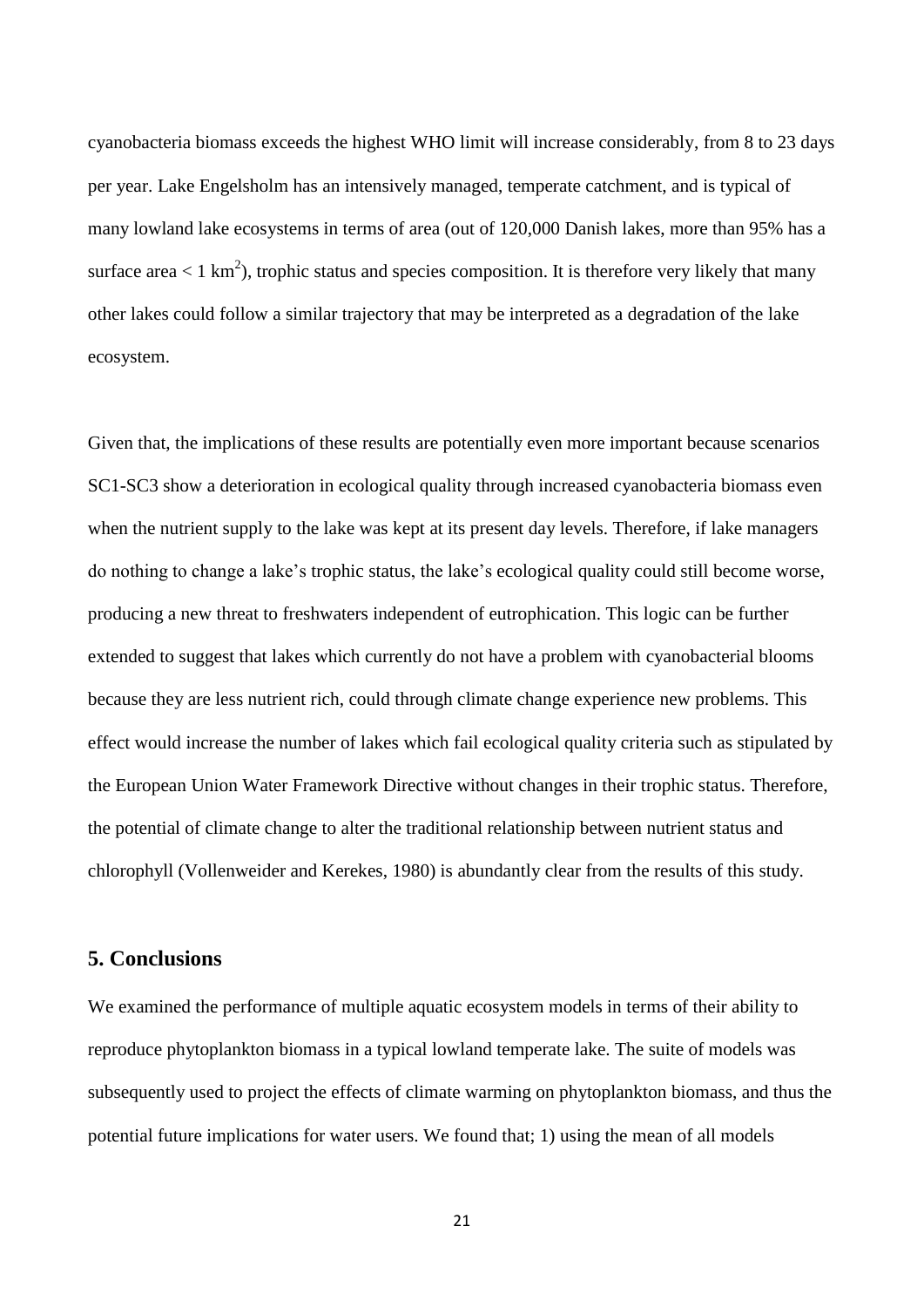generally was superior to any individual model in reproducing observed phytoplankton dynamics; 2) in a typical lowland temperate lake, future climate warming may cause the average number of days per year when cyanobacteria biomass exceeds World Health Organization recommended limits to increase, from 8 to 23 days per year, with only modest increases in air temperature; 3) climate warming will facilitate higher yields of both cyanobacteria and total phytoplankton biomass relative to nutrient supply; 4) future climate change imposes a serious threat to the quality freshwater resources.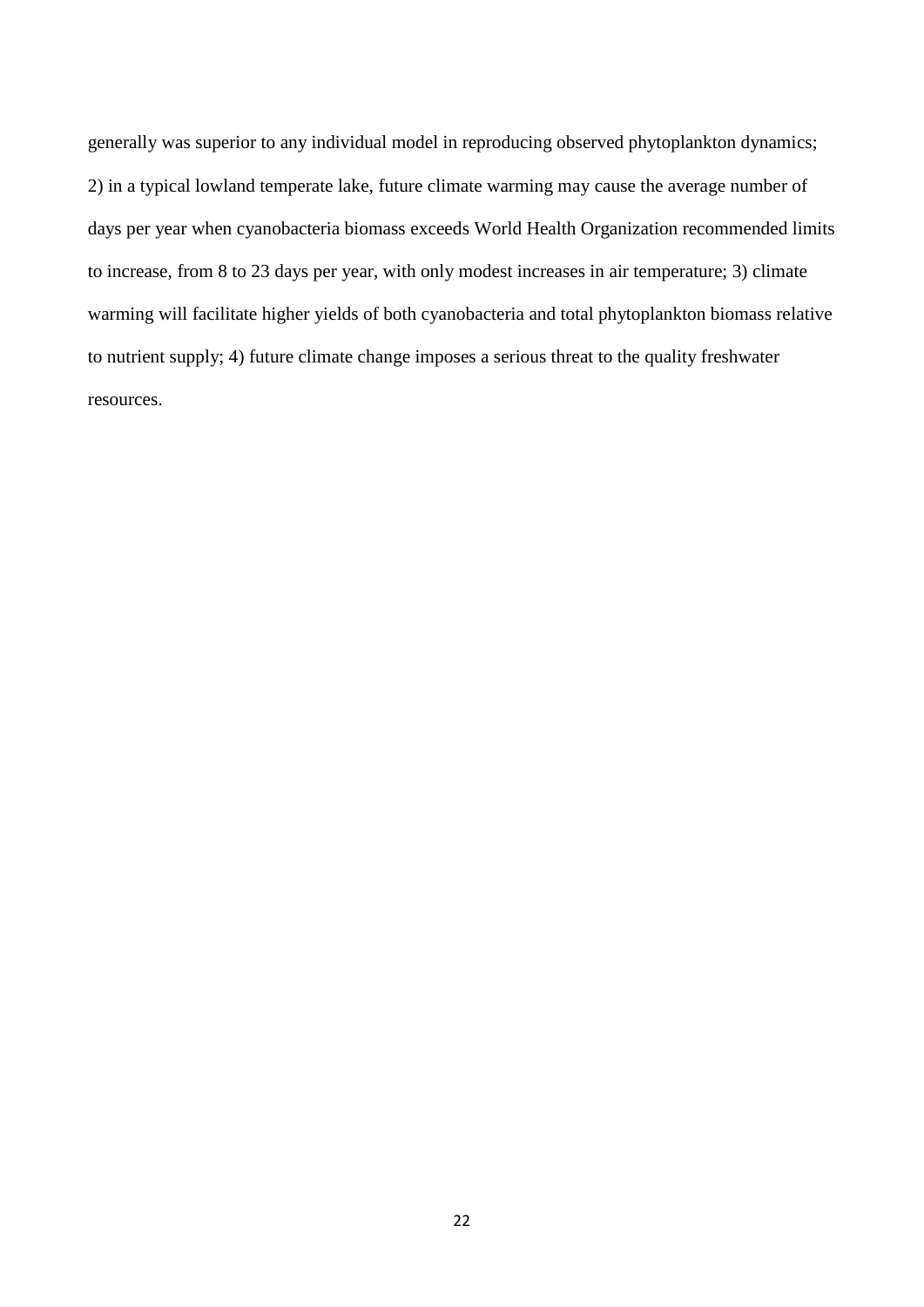## **6. Acknowledgements**

The study was supported by the EU project REFRESH (Adaptive strategies to mitigate the impacts of climate change on European freshwater ecosystems, Env. 2009.2.1.2.1). D.T. and E.J. were also supported by CLEAR (a Villum Kann Rasmussen Foundation, Centre of Excellence project), CRES, E.J. by CIRCE and ARC and D.H. by the New Zealand Ministry of Business, Innovation and Employment (UOWX0505). Author contributions: DT developed the hypotheses and carried out statistical tests. DT and JAE conceived the study, conducted the modelling exercise and wrote the main text. WMM, JHJ, DH and KB contributed with models and methods-development, all authors contributed substantially to discussions leading to formulation of the hypotheses, and to the writing and revision of the manuscript.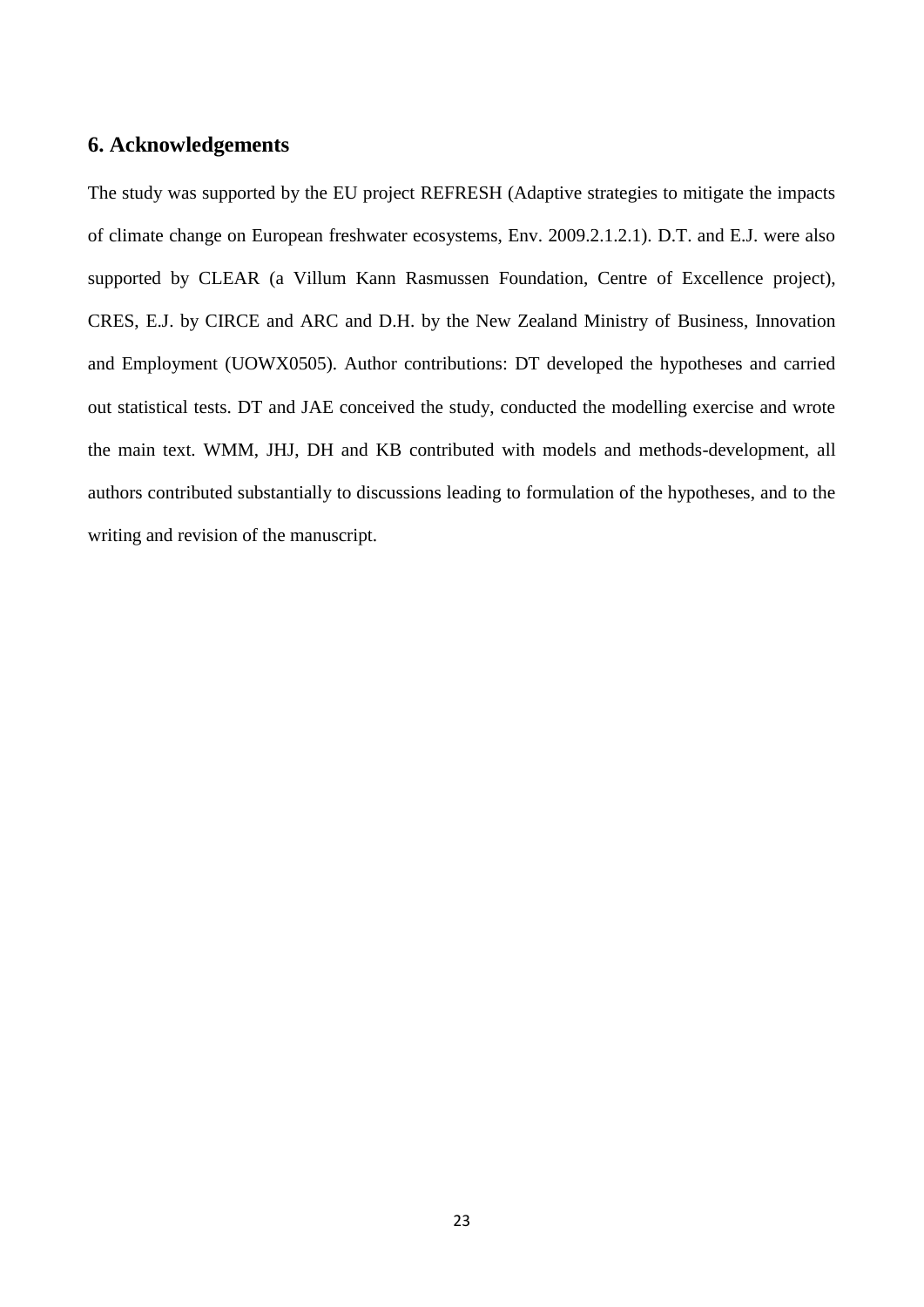## **7. References**

Arhonditsis, G.B., Brett, M.T., 2004. Evaluation of the current state of mechanistic aquatic biogeochemical modeling. Mar. Ecol. Prog. Ser. 271, 13-26.

Bennett, N.D., Croke, B.F.W., Guariso, G., Guillaume, J.H.A., Hamilton, S.H., Jakeman, A.J., Marsili-Libelli, S., Newham, L.T.H., Norton, J.P., Perrin, C., Pierce, S.A., Robson, B., Seppelt, R., Voinov, A.A., Fath, B.D., Andreassian, V., 2013. Characterising performance of environmental models. Environ. Model. Soft. 40, 1-20.

Boberg, F., 2010. Weighted Scenario Temperature and Precipitation Changes for Denmark using Probability Density Functions for ENSEMBLES Regional Climate Models. Danish Climate Centre, Report 10-03 by the Danish Meteorological Institute, Copenhagen, p. 14.

Burns, C.W., 1969. Relation between filtering rate, temperature and body size in four species of Daphnia. Limnol. Oceanogr. 14, 693-700.

Carey, C.C., Ibelings, B.W., Hoffmann, E.P., Hamilton, D.P., Brookes, J.D., 2012. Ecophysiological adaptations that favour freshwater cyanobacteria in a changing climate. Water Res. 46, 1394-1407.

Chorus, I., Bartram, J. (eds), 1999. Toxic Cyanobacteria In Water: A Guide To Their Public Health Consequences, Monitoring And Management. World Health Organization Report, E and FN Spon, London, p. 400.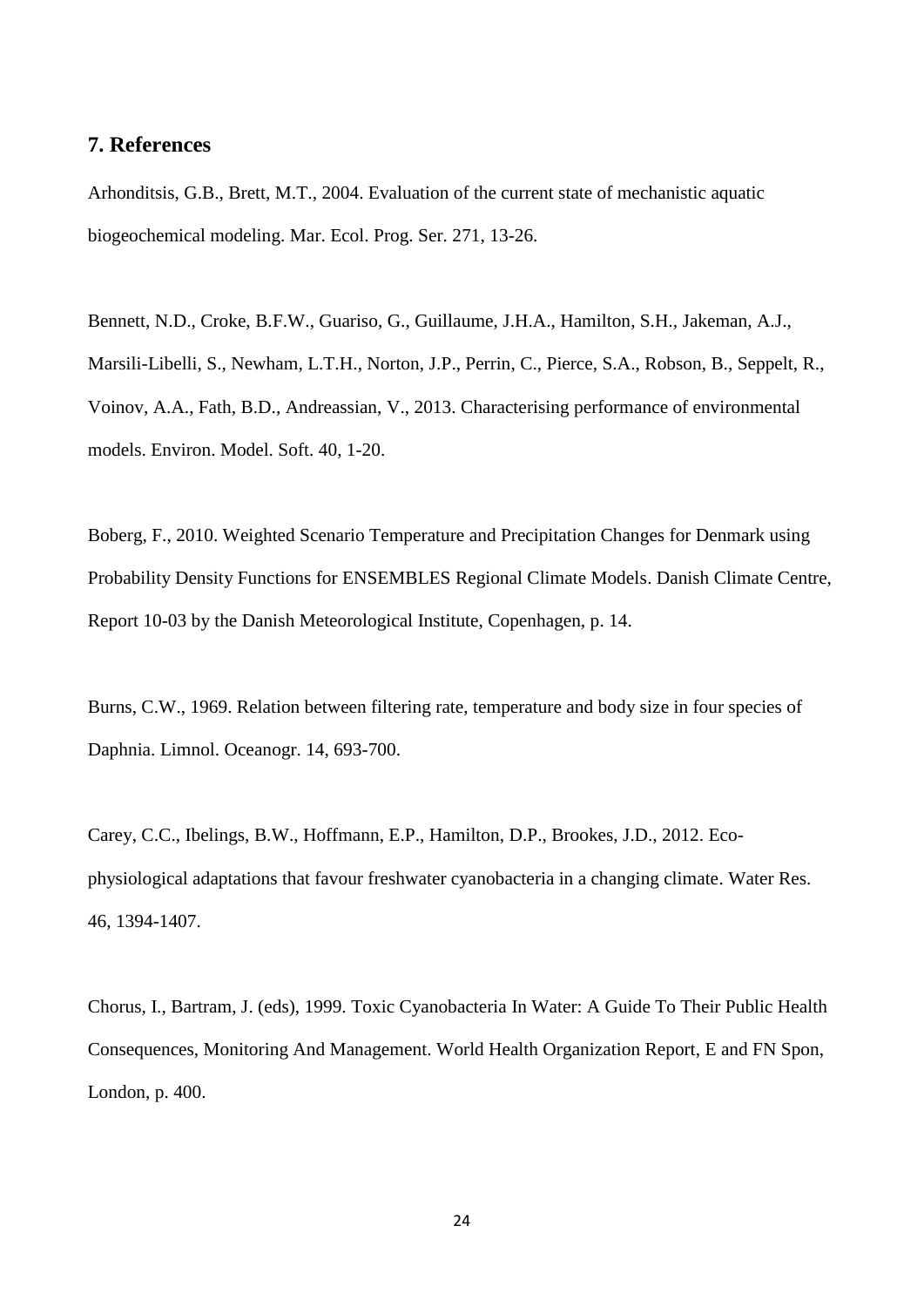Dale, B., Edwards, M., Reid, P.C., 2006. Climate Change and Harmful Algal Blooms. In: Ecology of Harmful Algae (eds. Graneli, E. and Turner, J.). Ecological Studies Vol 189. Dordrecht, The Netherlands, Springer-Verlag, pp. 367-378.

De Stasio, B.T., Hill, D.K., Kleinhans, J.M., Nibbelink, N.P., Magnuson, J.J., 1996. Potential effects of global climate change on small north-temperate lakes: physics, fish, and plankton. Limnol. Oceanogr. 41, 1136–1149.

Elliott, J.A., Thackeray, S.J., Huntingford, C., Jones, R.G., 2005. Combining a Regional Climate Model with a phytoplankton community model to predict future changes in phytoplankton in lakes. Freshwater Biol. 50, 1404-1411.

Elliott, J.A., May, L., 2008. The sensitivity of phytoplankton in Loch Leven (UK) to changes in nutrient load and water temperature. Freshwater Biol. 53, 32-41.

Elliott, J.A., 2010. The seasonal sensitivity of Cyanobacteria and other phytoplankton to changes in flushing rate and water temperature. Glob. Change Biol. 16, 864-876.

Elliott, J.A., Irish, A.E., Reynolds, C.S., 2010. Modelling phytoplankton dynamics in fresh waters: affirmation of the PROTECH approach to simulation. Freshwater Rev. 3, 75-96.

Elliott, J.A., 2012. Is the future blue-green? A review of the current model predictions of how climate change could affect pelagic freshwater cyanobacteria. Water Res. 46, 1364-1371.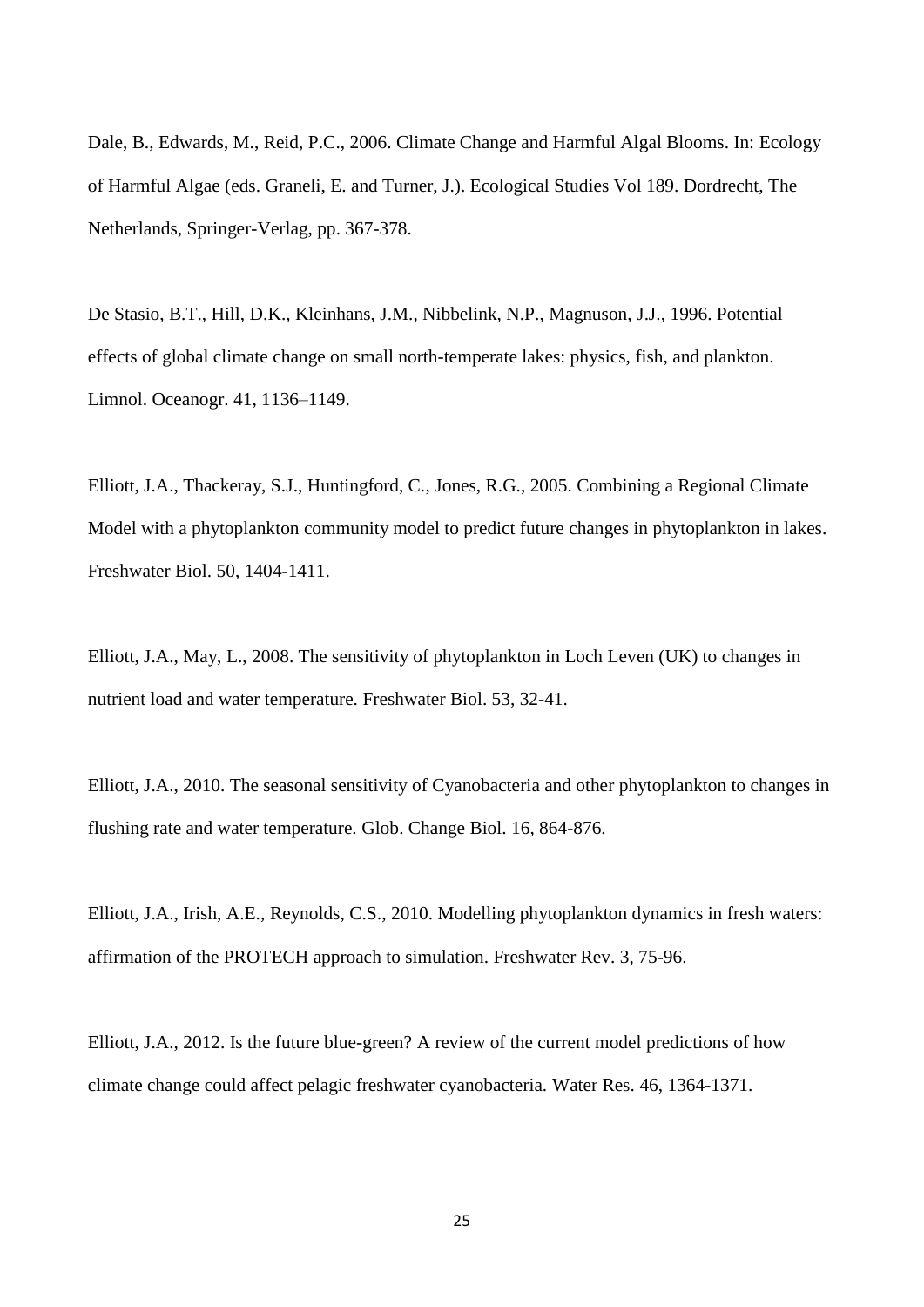Gneiting, T., Raftery, A. E., 2005. Weather Forecasting with Ensemble Methods. Science 310, 248- 249.

Hagedorn, R., Doblas-Reyes, F.J., Palmer, T.N., 2005. The rationale behind the success of multimodel ensembles in seasonal forecasting - I. Basic concept. Tellus A 57, 219-233.

Hamilton, D.P., Schladow, S.G., 1997. Prediction of water quality in lakes and reservoirs. Part 1: model description. Ecol. Model. 96, 91-110.

Hamilton, D.P., 1999. Numerical Modelling and Lake Management: Applications of the DYRESM model. In: Theoretical Reservoir Ecology and Its Applications (eds. Tundisi, J.G. and Straskraba, M.), Special Issue of the International Institute of Ecology, Brazilian Academy of Sciences and Backhuys Publishers, pp. 153-173.

Hipsey, M.R., Romero, J.R., Antenucci, J.P., Hamilton, D.P., 2007. Computational Aquatic Ecosystem Dynamics Model. V3.1 Science Manual. Centre for Water Research, the University of Western Australia, p. 114.

Huber, V., Adrian, R., Gerten, D., 2008. Phytoplankton response to climate warming modified by trophic state. Limnol. Oceanogr. 53, 1-13.

Janse, J.H., 1997. A model of nutrient dynamics in shallow lakes in relation to multiple stable states. Hydrobiologia 342-343, 1-8.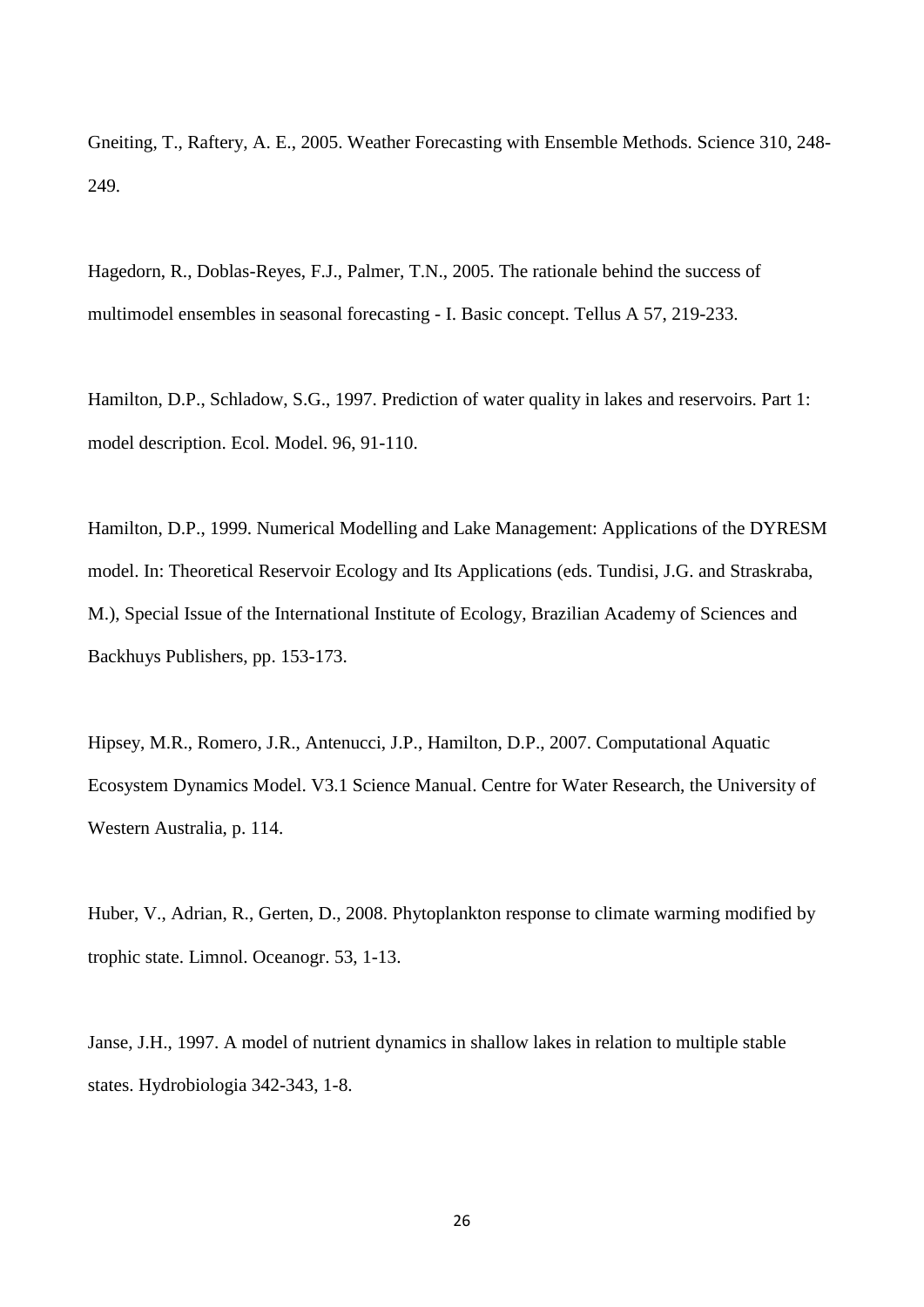Janse, J.H., De Senerpont Domis, L.N., Scheffer, M., Lijklema, L., Van Liere, L., Klinge, M., Mooij, W.M., 2008. Critical phosphorus loading of different types of shallow lakes and the consequences for management estimated with the ecosystem model PCLake. Limnologica 38(3-4), 203-219.

Jensen, H.S., Kristensen, P., Jeppesen, E., Skytthe, A., 1992. Iron:phosphorus ratio in surface sediment as an indicator of phosphate release from aerobic sediments in shallow lakes. Hydrobiologia 235, 731-743.

Jeppesen, E., Søndergaard, M., Meerhoff, M., Lauridsen, T.L., Jensen, J.P., 2007. Shallow lake restoration by nutrient loading reduction – some recent findings and challenges ahead. Hydrobiologia 584, 239-252.

Jeppesen, E., Kronvang, B., Meerhoff, M., Søndergaard, M., Hansen, K.M., Andersen, H.E., Lauridsen, T.L., Beklioglu, M., Özen, A., Olesen, J.E., 2009. Climate change effects on runoff, catchment phosphorus loading and lake ecological state, and potential adaptations. J. Environ. Qual. 38, 1030-1041.

Jeppesen, E., Meerhoff, M., Holmgren, K., González-Bergonzoni, I., Teixeira-de Mello, F., Declerk, S.A.J., De Meester, L., Søndergaard, M., Lauridsen, T.L., Bjerring, R., Conde-Porcuna, J.M., Mazzeo, N., Iglesias, C., Reizenstein, M., Malmquist, H.J., Balayla, D., Lazzaro, X., 2010a. Impacts of climate warming on lake fish community structure and potential effects on ecosystem function. Hydrobiologia 646, 73–90.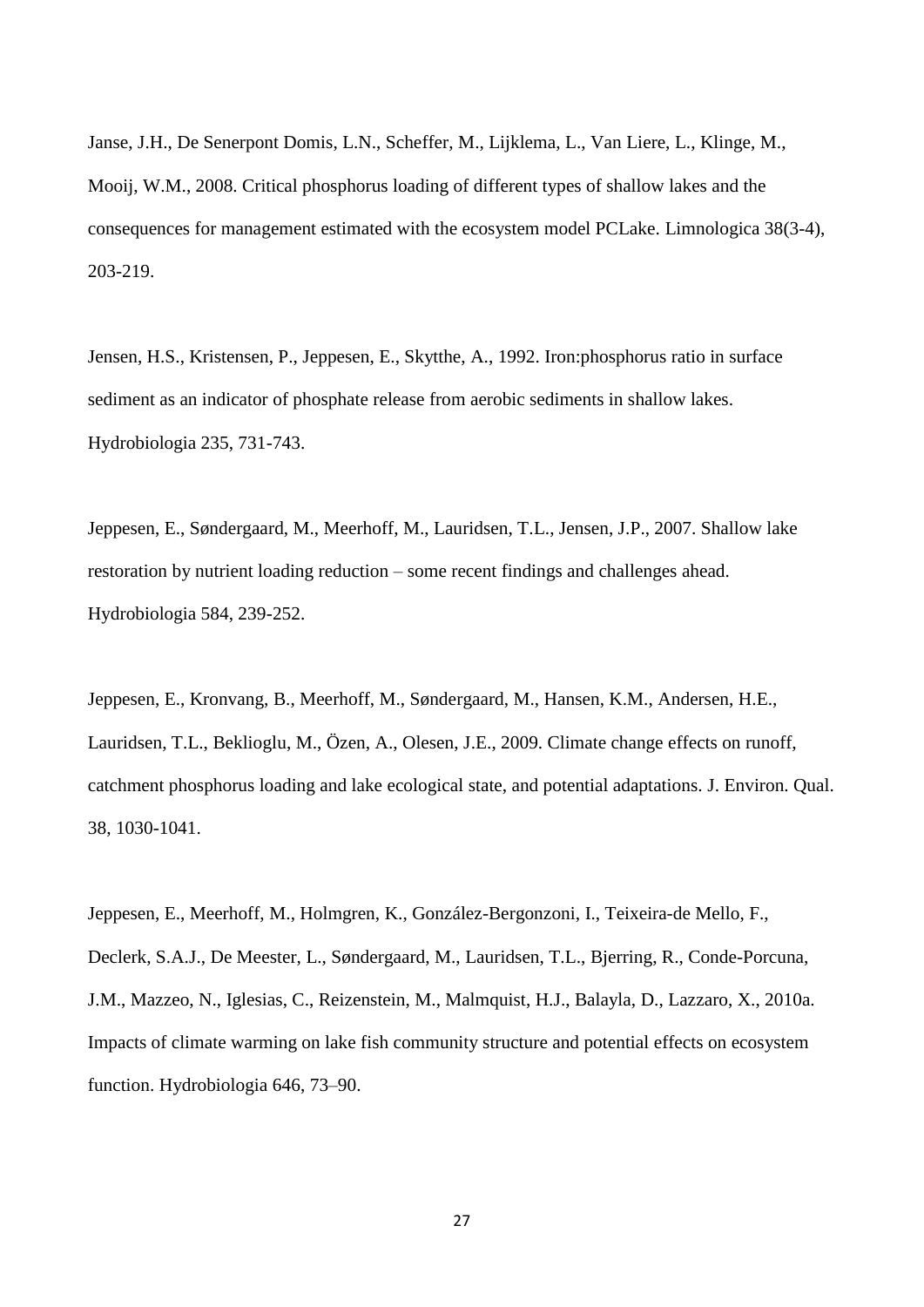Jeppesen, E., Moss, B., Bennion, H., Carvalho, L., De Meester, L., Feuchtmayr, H., Friberg, N., Gessner, M.O., Hefting, M., Lauridsen, T.L., Liboriussen, L., Malmquist, H., May, L., Meerhoff, M., Olafsson, J.S., Soons, M.B., Verhoeven, J.T.A., 2010b. Chapter 6: Interaction of climate and eutrophication. In: Kernan, M., R. Battarbee and B. Moss (eds) Changing climate and changing freshwaters: a European perspective. Wiley-Blackwell, Oxford, 119-151.

Jeppesen, E., Kronvang, B., Olesen, J.E., Audet, J., Søndergaard, M., Hoffmann, C.C., Andersen, H.E., Lauridsen, T.L., Liboriussen, L., Larsen, S.E., Beklioglu, M., Meerhoff, M., Ozen, A., Ozkan, K., 2011. Climate change effects on nitrogen loading from cultivated catchments in Europe: implications for nitrogen retention, ecological state of lakes and adaptation. Hydrobiologia 663, 1- 21.

Jöhnk K., Huisman, J., Sharples, J., Sommeijer, B., Visser, P.M. and Stroom, J.M., 2008. Summer heatwaves promote blooms of harmful cyanobacteria. Global Change Biol. 14, 495-512.

Kosten S., Huszar, V.L.M., Bécares, E., Costa, L.S., van Donk, E., Hansson, L-A, Jeppesen, E., Kruk, C., Lacerot, G., Mazzeo, N., De Meester, L., Moss, B., Lürling, M., Nõges, T., Romo, S., Scheffer, M. (2012). Warmer climate boosts cyanobacterial dominance in Lakes. Global Change Biol. 18, 118-126.

Lampert, W., Sommer, U., 1997. Limnoecology: The Ecology of Lakes and Streams (Oxford University Press).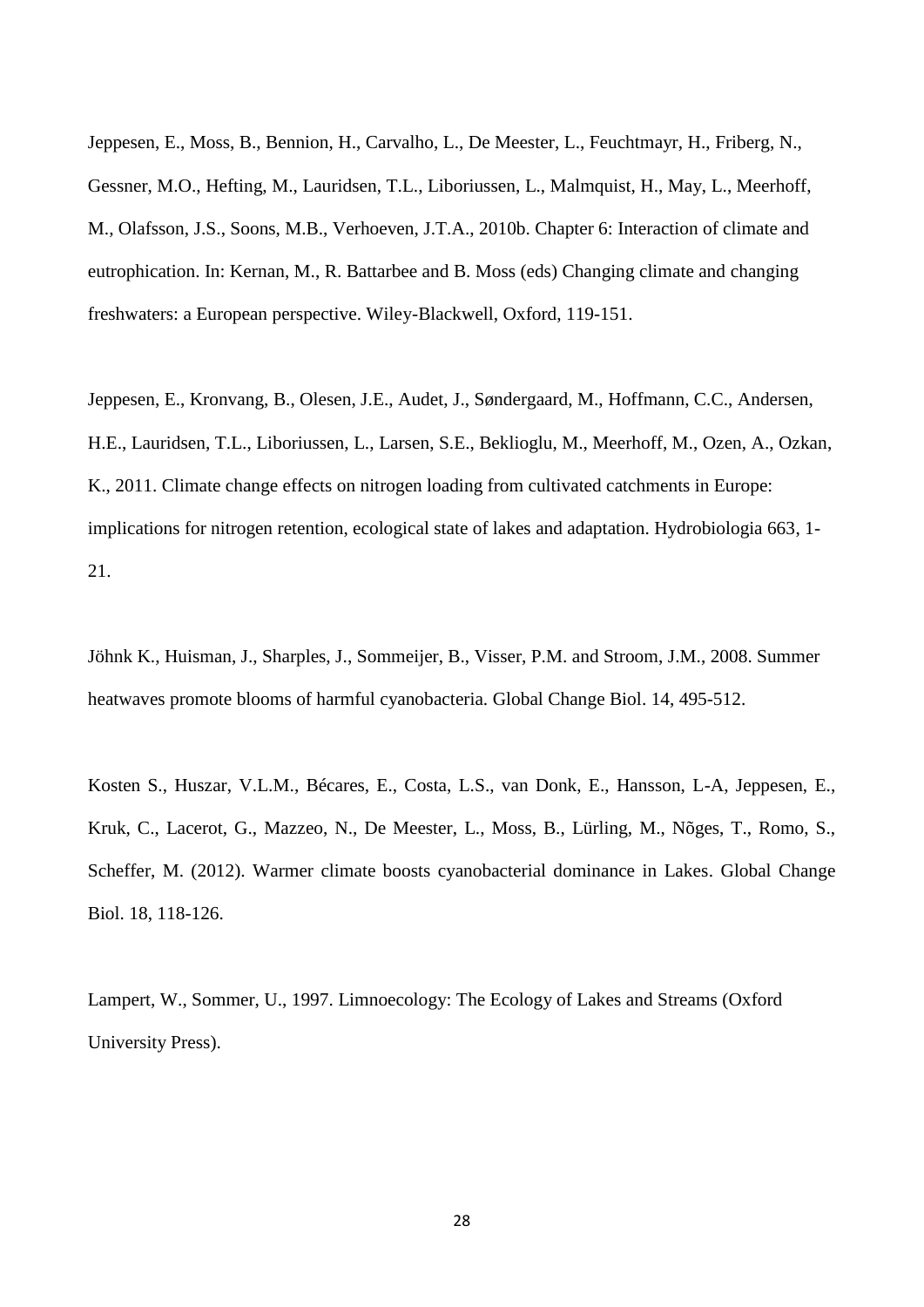Meerhoff , M., Teixeira-de Mello, F., Kruk, C., Alonso, C., González-Bergonzoni, I., Pablo Pacheco, J., Arim, M., Beklioğlu, M., Brucet, S., Goyenola, G., Iglesias, C., Lacerot, G., Mazzeo, N., Kosten, S., Jeppesen, E., 2012. Environmental warming in shallow lakes: a review of effects on community structure as evidenced from space-for-time substitution approaches. Adv. Ecol. Res. 46, 259-349.

Mooij, W.M., Janse, J.H., De Senerpont Domis, L., Hülsmann, S., Ibelings, B., 2007. Predicting the effect of climate change on temperate shallow lakes with the ecosystem model PCLake. Hydrobiologia 584**,** 443-454.

Mooij, W.M., Trolle, D., Jeppesen, E., Arhonditsis, G., Belolipetsky, P.V., Chitamwebwa, D. B.R., Degermendzhy, A.G., DeAngelis, D.L., De Senerpont Domis, L.N., Downing, A.S., Elliott, J.A., Fragoso Jr, C.R., Gaedke, U., Genova, S.N., Gulati, R D., Håkanson, L., Hamilton, D.P., Hipsey, M.R., 't Hoen, J., Hülsmann, S., Los, F.J., Makler-Pick, V., Petzoldt, T., Prokopkin, I.G., Rinke, K., Schep, S.A., Tominaga, K., Van Dam, A.A., Van Nes, E.H., Wells, S.A., Janse, J.H., 2010. Challenges and opportunities for integrating lake ecosystem modelling approaches. Aquatic Ecol. 44, 633-667.

Oliver, R.L., Hamilton, D.P., Brookes, J.D., Ganf, G.G., 2012. Physiology, Blooms and Prediction of Planktonic Cyanobacteria. In: Ecology of Cyanobacteria II: Their Diversity in Space and Time (ed. Whitton, B.A.), Springer, pp. 155-194.

Özkundakci, D., Hamilton, D.P., Trolle, D., 2011. Modelling the response of a highly eutrophic lake to reductions in external and internal loading. N. Z. J. Mar. Freshw. Res. 45, 165-185.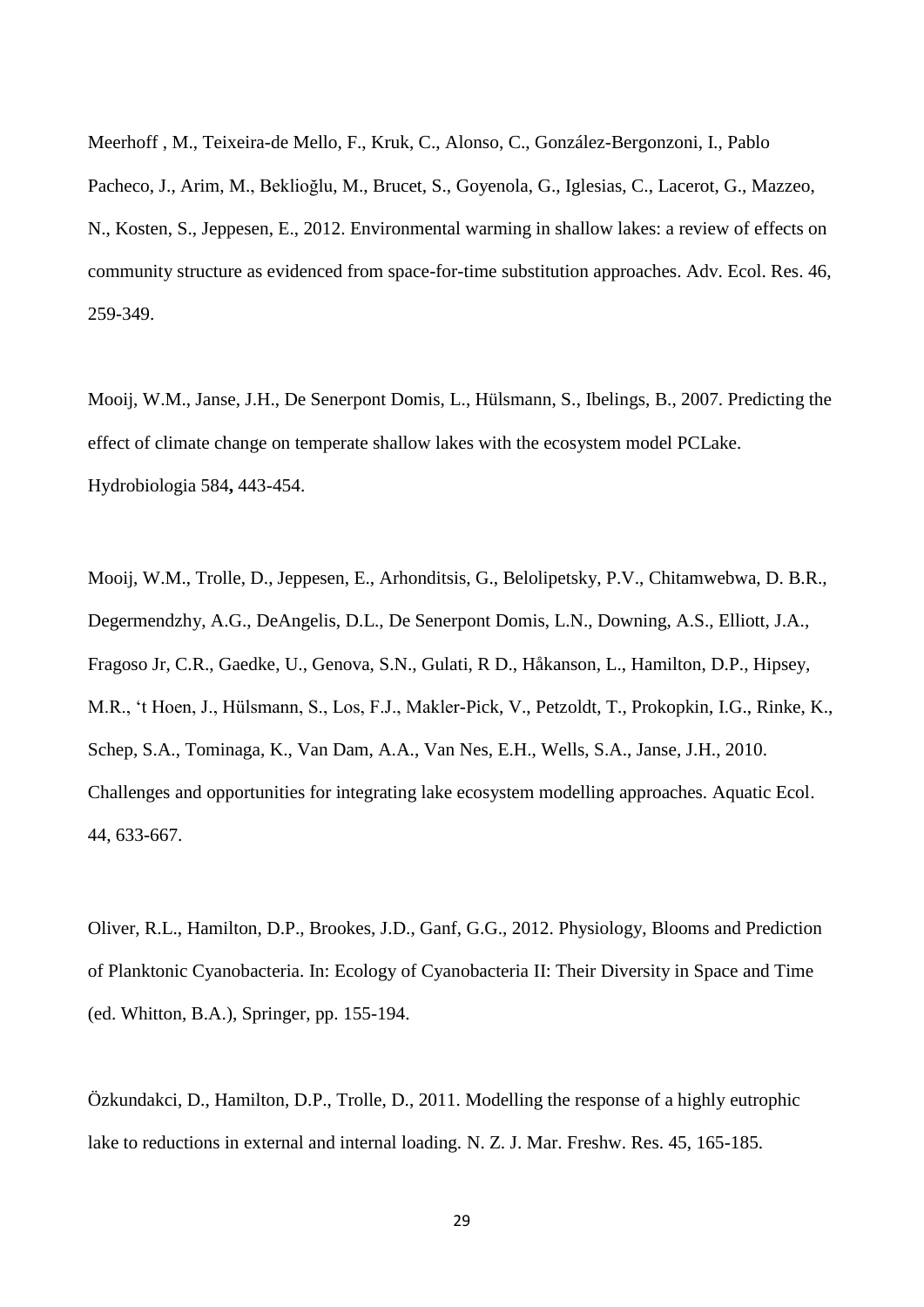Paerl, H.W., Huisman, J., 2008. Blooms like it hot. Science 320, 57-58.

Palmer, T., Doblas-Reyes, F., Hagedorn, R., Weisheimer, A., 2005. Probabilistic prediction of climate using multi-model ensembles: from basics to applications. Philosophical Transactions of the Royal Society B: Biological Sciences 360, 1991.

Posch, T., Koster, O., Salcher, M.M., Pernthaler, J., 2012. Harmful filamentous cyanobacteria favoured by reduced water turnover with lake warming. Nat. Clim. Chan. 2, 809-813.

Refsgaard, J.C., Madsen, H., Andréassian, V., Arnbjerg-Nielsen K., Davidson, T.A., Drews, M., Hamilton, D.P., Jeppesen, E., Kjellström, E., Olesen, J.E., Sonnenborg, T.O., Trolle, D., Willems, P., Christensen, J.H., 2013. A framework for testing the ability of models to project climate change and its impacts. Climatic Change, in press.

Reynolds, C.S., 1984. The Ecology of Freshwater Phytoplankton. Cambridge University Press, p. 396.

Reynolds, C., Irish, A., J. Elliott, A., 2001. The ecological basis for simulating phytoplankton responses to environmental change (PROTECH). Ecol. Model. 140, 271-291.

Reynolds, C.S., 2006. Ecology of Phytoplankton. Cambridge University Press, p. 552.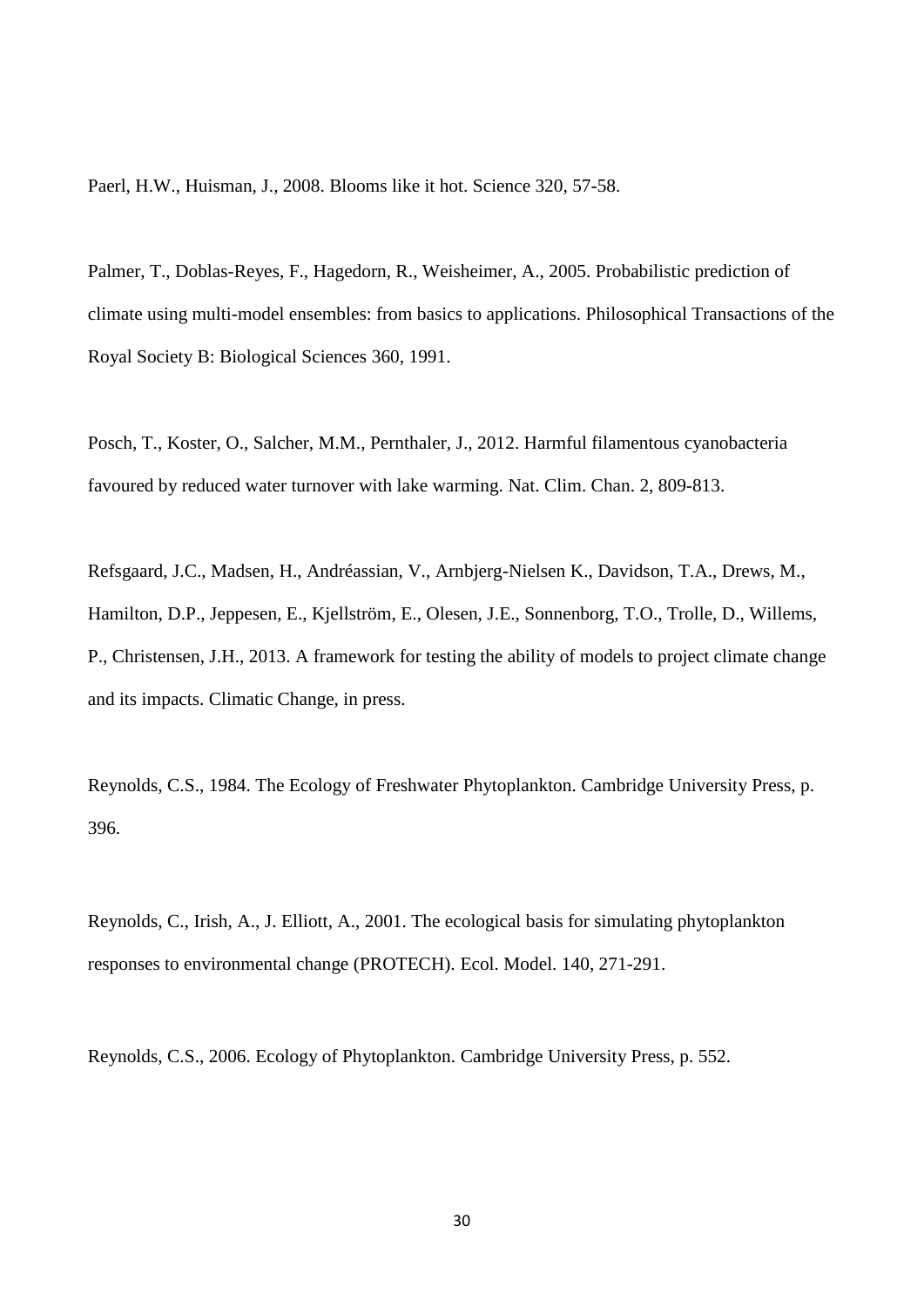Riegman, R., Mur, L.R., 1984. Regulation of phosphate uptake kinetics in *Oscillatoria agardhii*. Arch. Microbiol. 139, 28-32.

Tebaldi, C., Knutti, R., 2007. The use of the multi-model ensemble in probabilistic climate projections. Philos. Trans. R. Soc. London, Ser. A. 365, 2053-2075.

Trolle, D., Skovgaard, H., Jeppesen, E., 2008. The Water Framework Directive: Setting the phosphorus loading target for a deep lake in Denmark using the 1D lake ecosystem model DYRESM–CAEDYM. Ecol. Model. 219, 138-152.

Trolle, D., Hamilton, D.P., Pilditch, C.A., Duggan, I.C., Jeppesen, E., 2011. Predicting the effects of climate change on trophic status of three morphologically varying lakes: Implications for lake restoration and management. Environ. Model. Soft. 26, 354-370.

Trolle, D., Hamilton, D.P., Hipsey, M.R., Bolding, K., Bruggeman, J., Mooij, W.M., Janse, J.H., Nielsen, A., Jeppesen, E., Elliott, A., Makler-Pick, V, Petzoldt, T., Rinke, K., Flindt, M.R., Arhonditsis, G.B., Gal, G., Bjerring, R., Tominaga, K., Hoen, J., Downing, A.S., Marques, D.M., Fragoso, C.R., Søndergaard, M., Hanson, P.C., 2012. A community-based framework for aquatic ecosystem models. Hydrobiologia 683, 25-34.

van der Linden, P., Mitchell, J.F.B. (eds.), 2009. ENSEMBLES: Climate Change and its Impacts: Summary of Research and Results from the ENSEMBLES project. Met Office Hadley Centre, p. 164.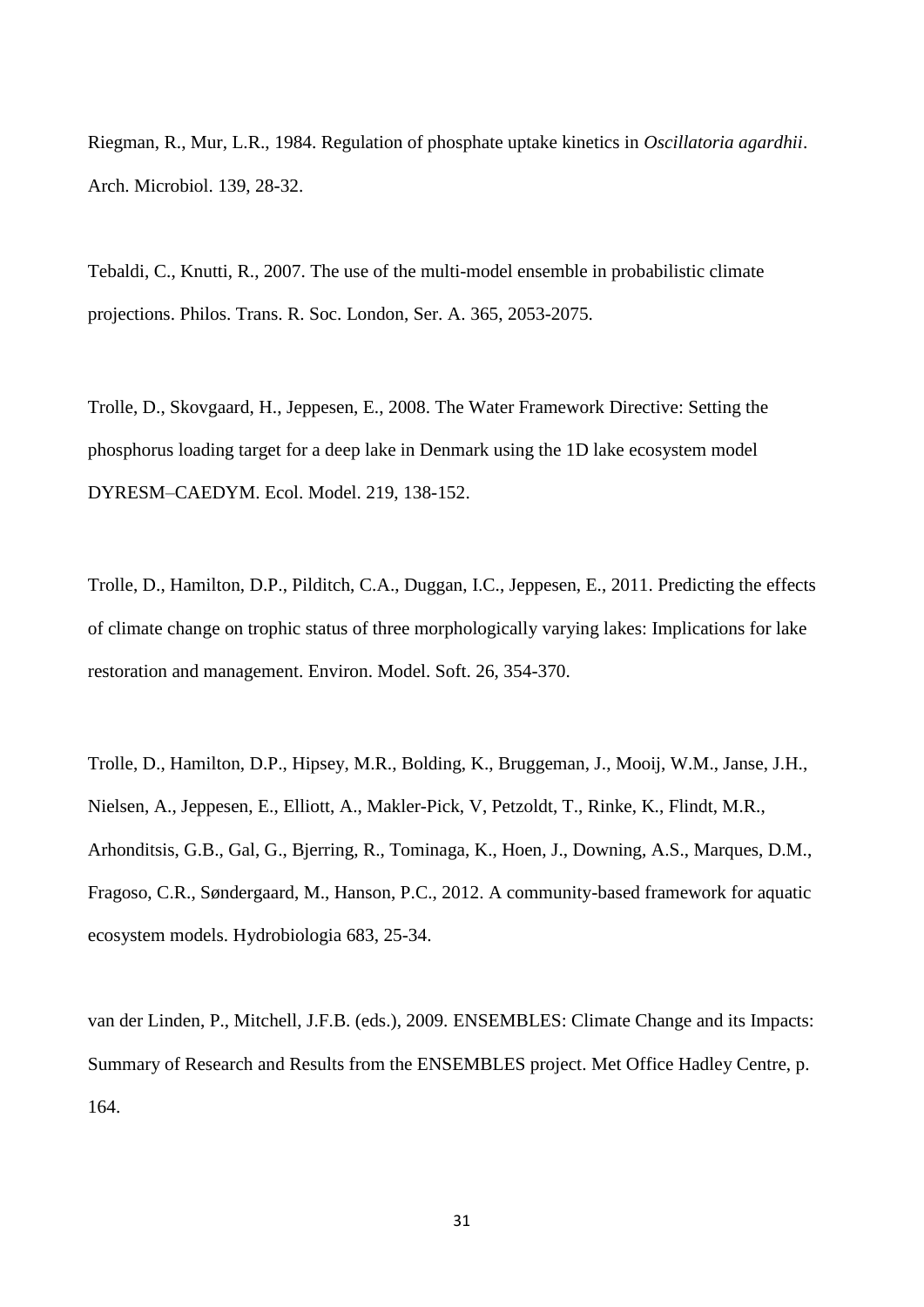Vollenweider, R.A., Kerekes, J., 1980. The loading concept as basis for controlling eutrophication philosophy and preliminary results of the OECD programme on eutrophication. Progress in Water Technology 12, 5-38.

Walters, C., Christensen, V., 2007. Adding realism to foraging arena predictions of trophic flow rates in Ecosim ecosystem models: Shared foraging arenas and bout feeding. Ecol. Model. 209, 342-350.

Williamson, C.E., Dodds, W., Kratz, T.K., Palmer, M.A., 2008. Lakes and streams as sentinels of environmental change in terrestrial and atmospheric processes. Front. Ecol. Environ. 6, 247-254.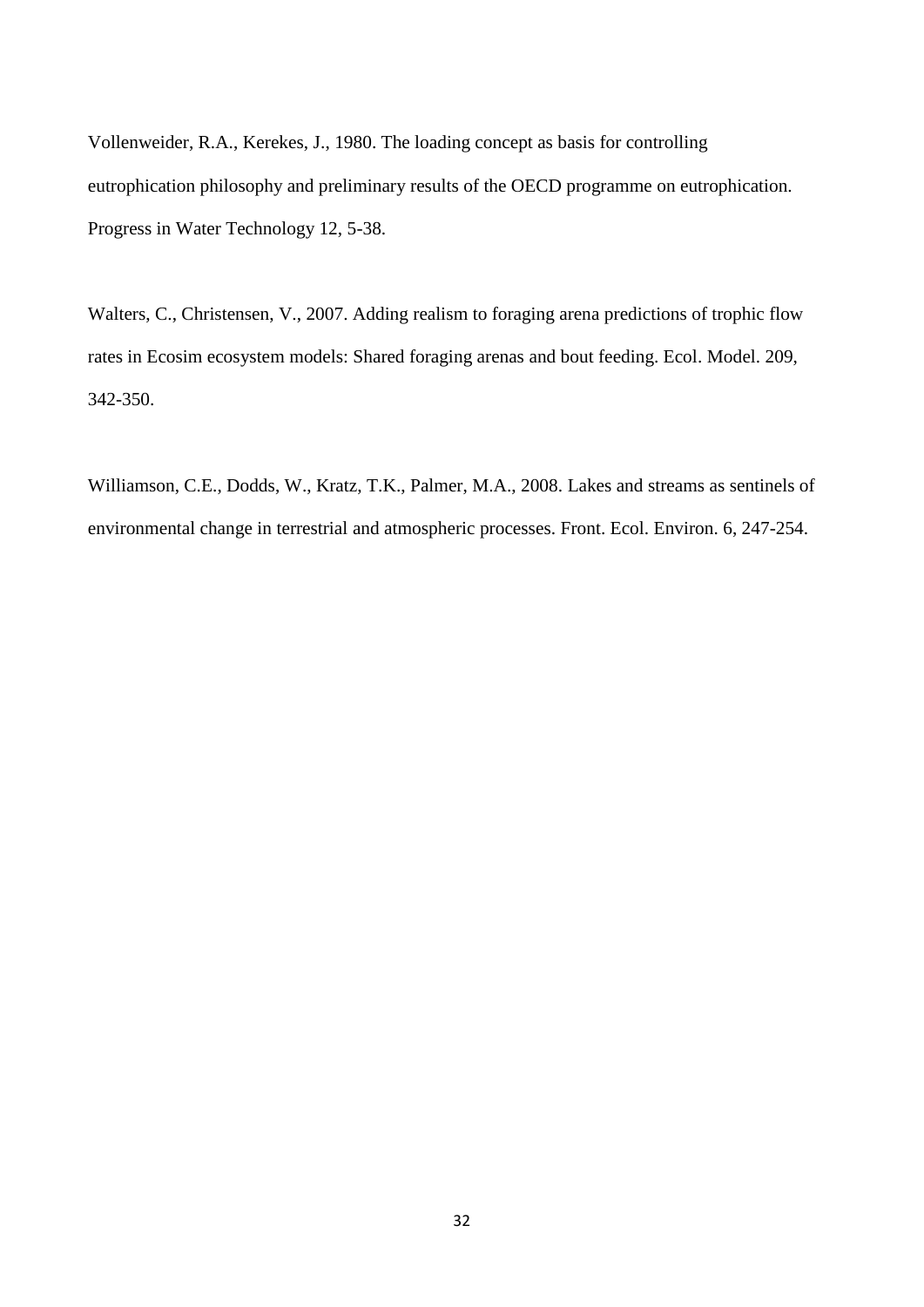## **Tables**

**Table 1.** Potential future climate and nutrient load scenarios relative to base scenario (years 1999- 2001). Climate projections are based on the ENSEMBLES project (van der Linden and Mitchell, 2009; Boberg, 2010).

|            | Scenario details                         | Daily temperature change       | Increase in total nitrogen |
|------------|------------------------------------------|--------------------------------|----------------------------|
|            |                                          | relative to base $(^{\circ}C)$ | and phosphorus loads       |
|            |                                          |                                | relative to base $(\%)$    |
| Scenario 1 | Indicative of warming by year 2050       | 1.5                            | $\Omega$                   |
| Scenario 2 | Indicative of warming by year 2100       | 3                              | $\overline{0}$             |
| Scenario 3 | Indicative of high warming by year 2100  | 5                              | $\mathbf{0}$               |
| Scenario 4 | Indicative of high warming and increased | 5                              | $+5$                       |
|            | precipitation by year 2100               |                                |                            |
| Scenario 5 | Indicative of high warming and highly    | 5                              | $+15$                      |
|            | increased precipitation by year 2100     |                                |                            |
| Scenario 6 | Nutrient loading increase by 5%          | $\overline{0}$                 | $+5$                       |
| Scenario 7 | Nutrient loading increase by 15%         | $\theta$                       | $+15$                      |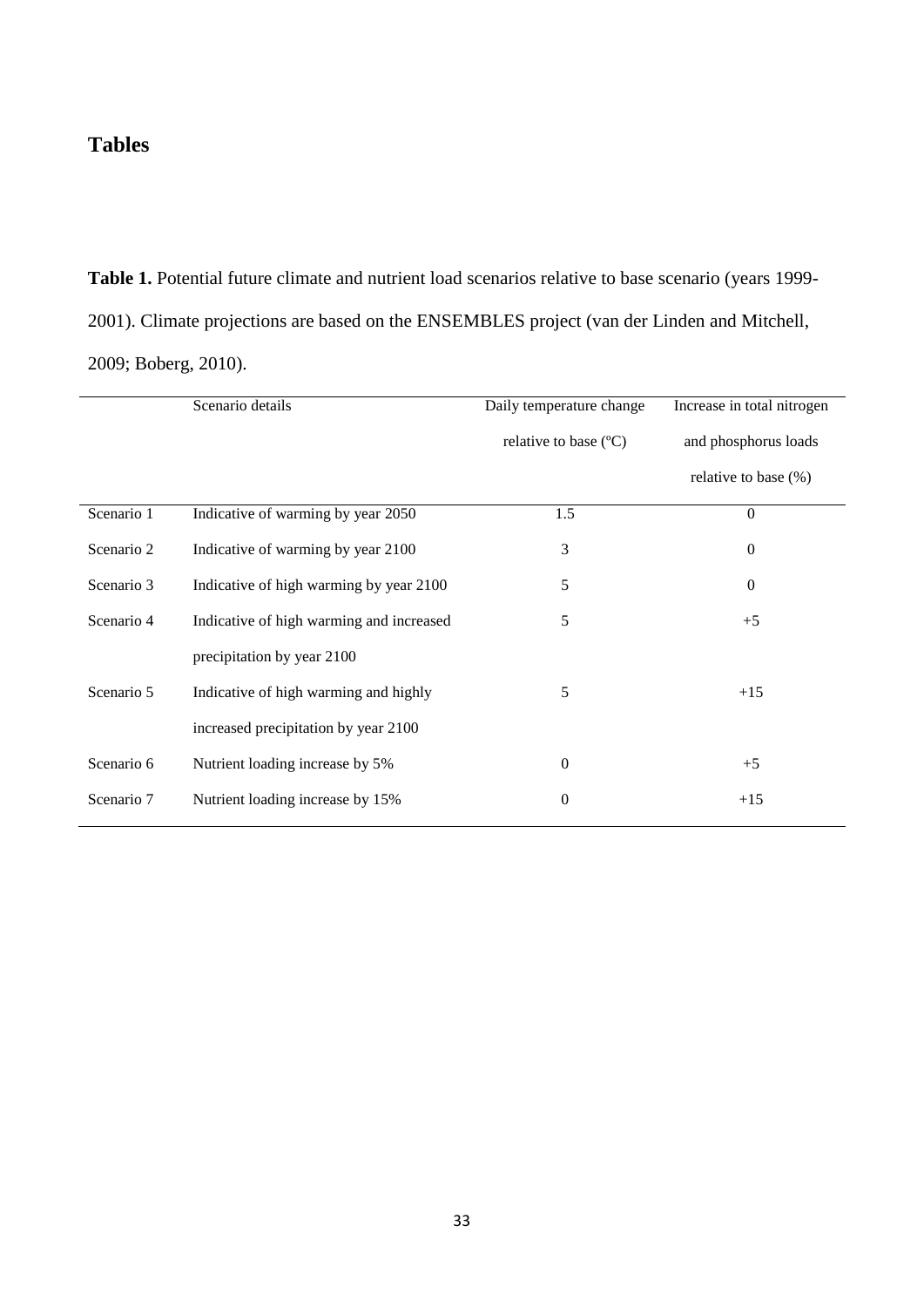|                  |                | $R^2$ |      |         |       | <b>RE</b> |      |         |       |
|------------------|----------------|-------|------|---------|-------|-----------|------|---------|-------|
|                  |                | 1999- | 2001 | $2001*$ | 1999- | 1999-     | 2001 | $2001*$ | 1999- |
|                  |                | 2000  |      |         | 2001  | 2000      |      |         | 2001  |
|                  | PCLake         | 0.34  | 0.24 | 0.33    | 0.24  | 121       | 120  | 123     | 121   |
| Day-by-day match | <b>DYCD</b>    | 0.01  | 0.01 | 0.02    | 0.01  | 102       | 162  | 167     | 121   |
|                  | <b>PROTECH</b> | 0.49  | 0.05 | 0.31    | 0.24  | 72        | 102  | 103     | 82    |
|                  | Ensemble mean  | 0.47  | 0.13 | 0.32    | 0.27  | 83        | 113  | 115     | 92    |
|                  | PCLake         | 0.48  | 0.68 | 0.62    | 0.44  | 65        | 74   | 77      | 67    |
| Monthly means    | <b>DYCD</b>    | 0.13  | 0.04 | 0.27    | 0.08  | 59        | 103  | 106     | 73    |
|                  | <b>PROTECH</b> | 0.55  | 0.11 | 0.31    | 0.31  | 53        | 101  | 103     | 68    |
|                  | Ensemble mean  | 0.61  | 0.36 | 0.53    | 0.45  | 39        | 79   | 80      | 52    |

**Table 2.** Summary of calibration (1999-2000) and validation (2001) statistics pertaining to total chlorophyll *a* for individual models and for the ensemble mean of all models.

\* Excluding the September 2001 observation of 150 mg Chl *a* m -3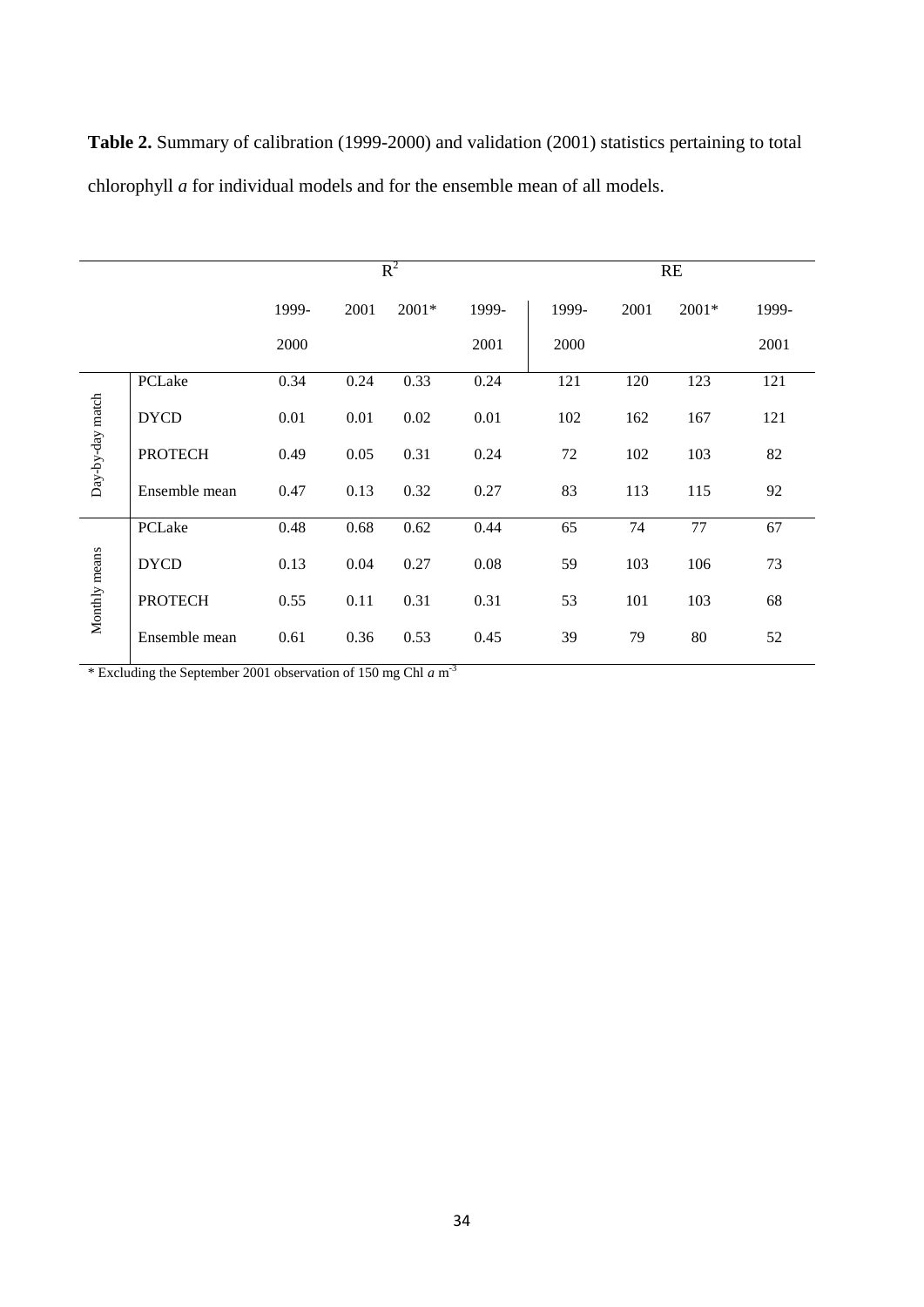**Table 3.** Annual and summer averages and medians of observed and simulated total chlorophyll *a* for the three year period 1999-2001.

|                |         | Total chlorophyll a<br>$(mg m-3)$ |        | Deviation from observed<br>(% ) |                          |  |
|----------------|---------|-----------------------------------|--------|---------------------------------|--------------------------|--|
|                |         | Annual                            | Summer | Annual                          | Summer                   |  |
| Observed       | Average | 26.5                              | 28.1   | -                               | $\overline{\phantom{a}}$ |  |
|                | Median  | 21.8                              | 24.0   |                                 |                          |  |
| <b>PCLake</b>  | Average | 24.5                              | 27.4   | $-7.7$                          | $-2.7$                   |  |
|                | Median  | 16.9                              | 20.5   | $-22.6$                         | $-14.5$                  |  |
| <b>DYCD</b>    | Average | 24.5                              | 25.2   | $-7.5$                          | $-10.2$                  |  |
|                | Median  | 23.2                              | 22.7   | 6.5                             | $-5.6$                   |  |
| <b>PROTECH</b> | Average | 14.4                              | 16.5   | $-45.6$                         | $-41.5$                  |  |
|                | Median  | 10.8                              | 12.0   | $-50.5$                         | $-50.0$                  |  |
| Ensemble mean  | Average | 21.2                              | 23.0   | $-20.3$                         | $-18.1$                  |  |
|                | Median  | 17.0                              | 18.7   | $-22.1$                         | $-22.1$                  |  |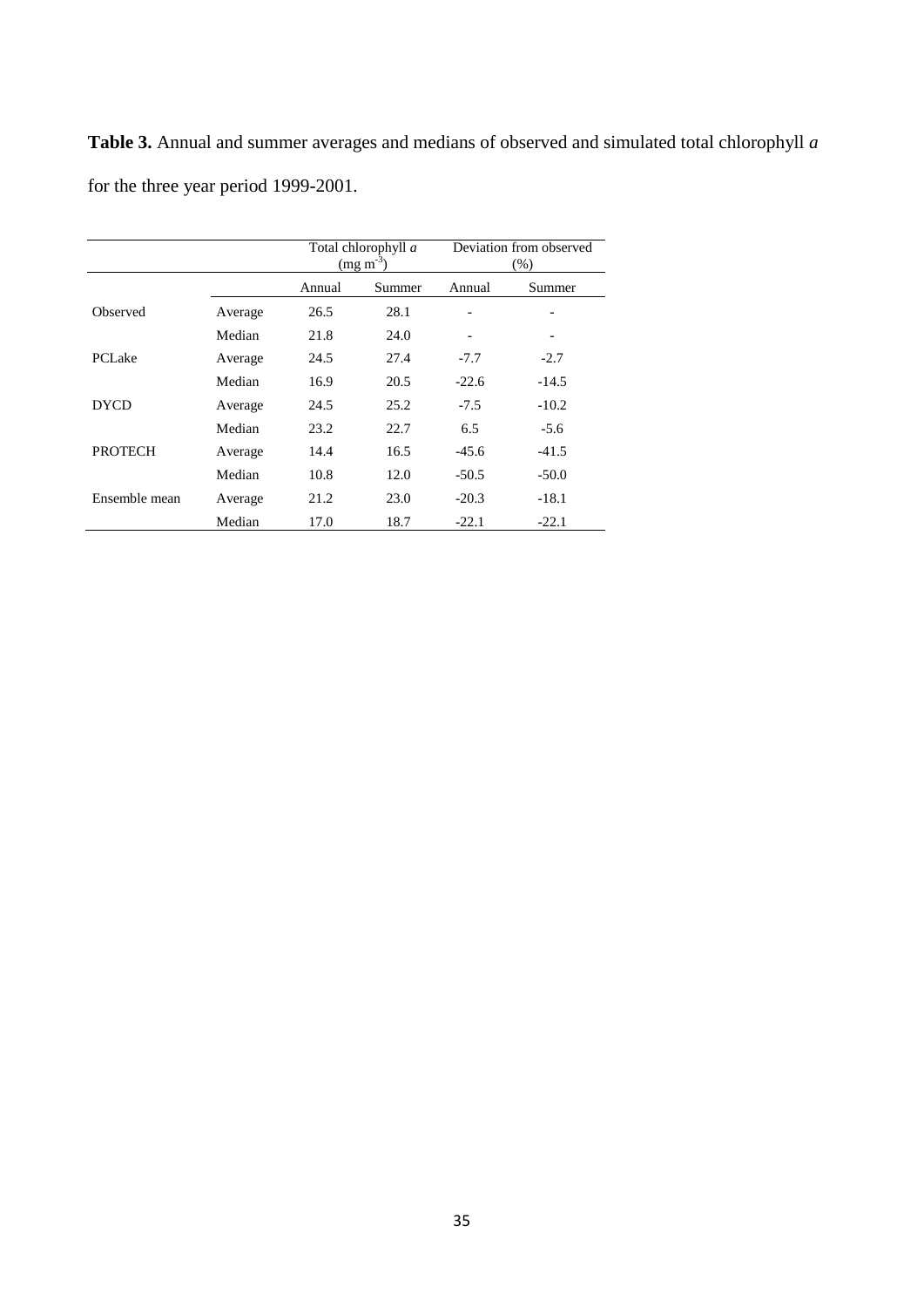|              | Total chlorophyll a<br>$(mg m-3)$ |        |        | Cyanobacteria<br>$(mg m-3)$ | Cyanobacteria contribution (%) |        |
|--------------|-----------------------------------|--------|--------|-----------------------------|--------------------------------|--------|
|              | Annual                            | Summer | Annual | Summer                      | Annual                         | Summer |
| PCLake-base  | 24.5                              | 46.6   | 15.6   | 25.2                        | 63.8                           | 54.1   |
| PCLake-SC1   | 28.2                              | 57.8   | 23.0   | 46.7                        | 81.6                           | 80.8   |
| PCLake-SC2   | 31.0                              | 68.9   | 27.8   | 63.7                        | 89.7                           | 92.4   |
| PCLake-SC3   | 33.6                              | 80.3   | 31.7   | 78.0                        | 94.2                           | 97.2   |
| PCLake-SC4   | 33.9                              | 80.8   | 31.9   | 78.5                        | 94.1                           | 97.1   |
| PCLake-SC5   | 34.4                              | 81.9   | 32.4   | 79.5                        | 94.0                           | 97.1   |
| PCLake-SC6   | 24.6                              | 46.5   | 15.8   | 25.7                        | 64.1                           | 55.4   |
| PCLake-SC7   | 24.9                              | 47.2   | 16.1   | 26.5                        | 64.6                           | 56.3   |
| DYCD-base    | 24.5                              | 28.4   | 11.0   | 24.2                        | 44.8                           | 85.1   |
| DYCD-SC1     | 25.7                              | 30.8   | 11.9   | 27.2                        | 46.3                           | 88.5   |
| DYCD-SC2     | 25.6                              | 31.7   | 13.2   | 28.7                        | 51.5                           | 90.6   |
| DYCD-SC3     | 27.0                              | 36.2   | 15.0   | 33.4                        | 55.6                           | 92.2   |
| DYCD-SC4     | 27.2                              | 36.4   | 15.0   | 33.5                        | 55.1                           | 91.9   |
| DYCD-SC5     | 28.8                              | 37.5   | 15.0   | 34.3                        | 51.9                           | 91.4   |
| DYCD-SC6     | 23.9                              | 28.5   | 11.1   | 24.2                        | 46.2                           | 84.9   |
| DYCD-SC7     | 24.2                              | 27.4   | 11.2   | 23.1                        | 46.4                           | 84.3   |
| PROTECH-base | 14.4                              | 32.3   | 10.9   | 24.2                        | 75.7                           | 74.8   |
| PROTECH-SC1  | 12.6                              | 27.4   | 8.5    | 18.2                        | 67.5                           | 66.3   |
| PROTECH-SC2  | 12.7                              | 28.1   | 8.7    | 19.2                        | 68.5                           | 68.2   |
| PROTECH-SC3  | 13.8                              | 31.7   | 9.9    | 23.7                        | 72.2                           | 74.8   |
| PROTECH-SC4  | 13.8                              | 30.9   | 9.8    | 22.3                        | 70.6                           | 72.1   |
| PROTECH-SC5  | 10.4                              | 19.0   | 5.9    | 9.6                         | 56.4                           | 50.3   |
| PROTECH-SC6  | 12.0                              | 26.3   | 8.2    | 17.8                        | 68.2                           | 67.8   |
| PROTECH-SC7  | 11.1                              | 22.9   | 7.1    | 14.2                        | 64.3                           | 61.8   |

**Table 4.** Simulated annual and summer (June-August) averages in baseline and future scenarios for total chlorophyll *a* and cyanobacterial chlorophyll *a*.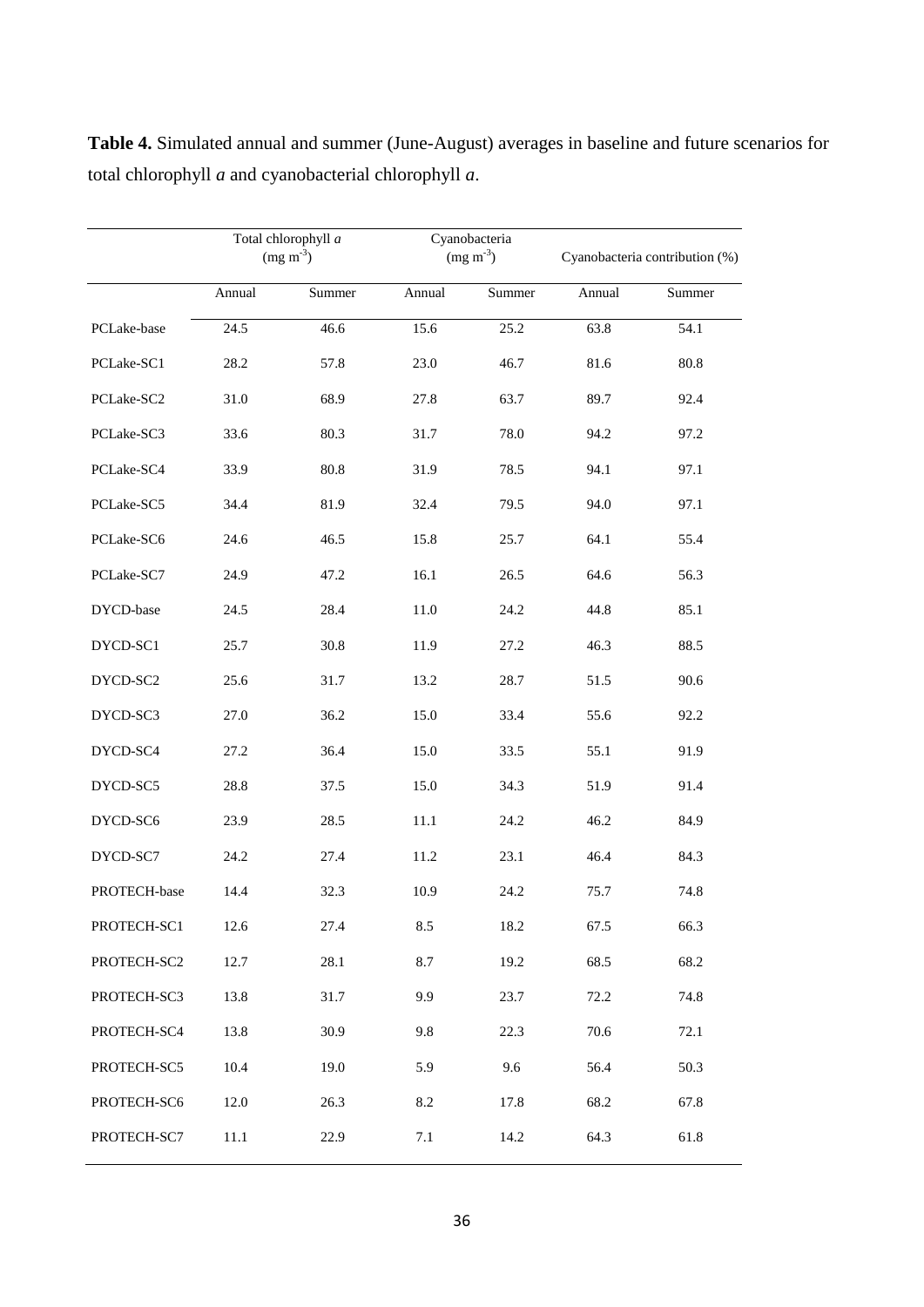|                 | Total chlorophyll a<br>$(mg m-3)$ |        | % cyanobacteria biomass<br>of total chlorophyll a |      | Days per year exceeding WHO limits<br>(cyanobacterial chlorophyll $a$ ) |                               |  |
|-----------------|-----------------------------------|--------|---------------------------------------------------|------|-------------------------------------------------------------------------|-------------------------------|--|
|                 |                                   |        |                                                   |      |                                                                         |                               |  |
|                 | Annual                            | Summer | Summer<br>Annual                                  |      | Limit: $10 \text{ mg m}^{-3}$                                           | Limit: $50 \text{ mg m}^{-3}$ |  |
| Base            | 21.1                              | 28.9   | 59.2                                              | 51.7 | 150                                                                     | 8                             |  |
| SC <sub>1</sub> | 22.2                              | 30.2   | 65.3                                              | 66.0 | 157                                                                     | 23                            |  |
| SC <sub>2</sub> | 23.1                              | 34.1   | 71.7                                              | 77.7 | 172                                                                     | 27                            |  |
| SC <sub>3</sub> | 24.8                              | 42.8   | 76.1                                              | 85.9 | 181                                                                     | 42                            |  |
| SC <sub>4</sub> | 25.0                              | 41.8   | 75.6                                              | 84.9 | 180                                                                     | 37                            |  |
| SC <sub>5</sub> | 24.5                              | 40.0   | 72.2                                              | 84.3 | 175                                                                     | 27                            |  |
| SC <sub>6</sub> | 20.2                              | 29.0   | 57.8                                              | 52.9 | 149                                                                     | 5                             |  |
| SC7             | 20.1                              | 28.5   | 57.2                                              | 52.5 | 160                                                                     | $\boldsymbol{0}$              |  |

**Table 5.** Summary of ensemble mean results from the scenario simulations based on annual and summer (June-August) averages.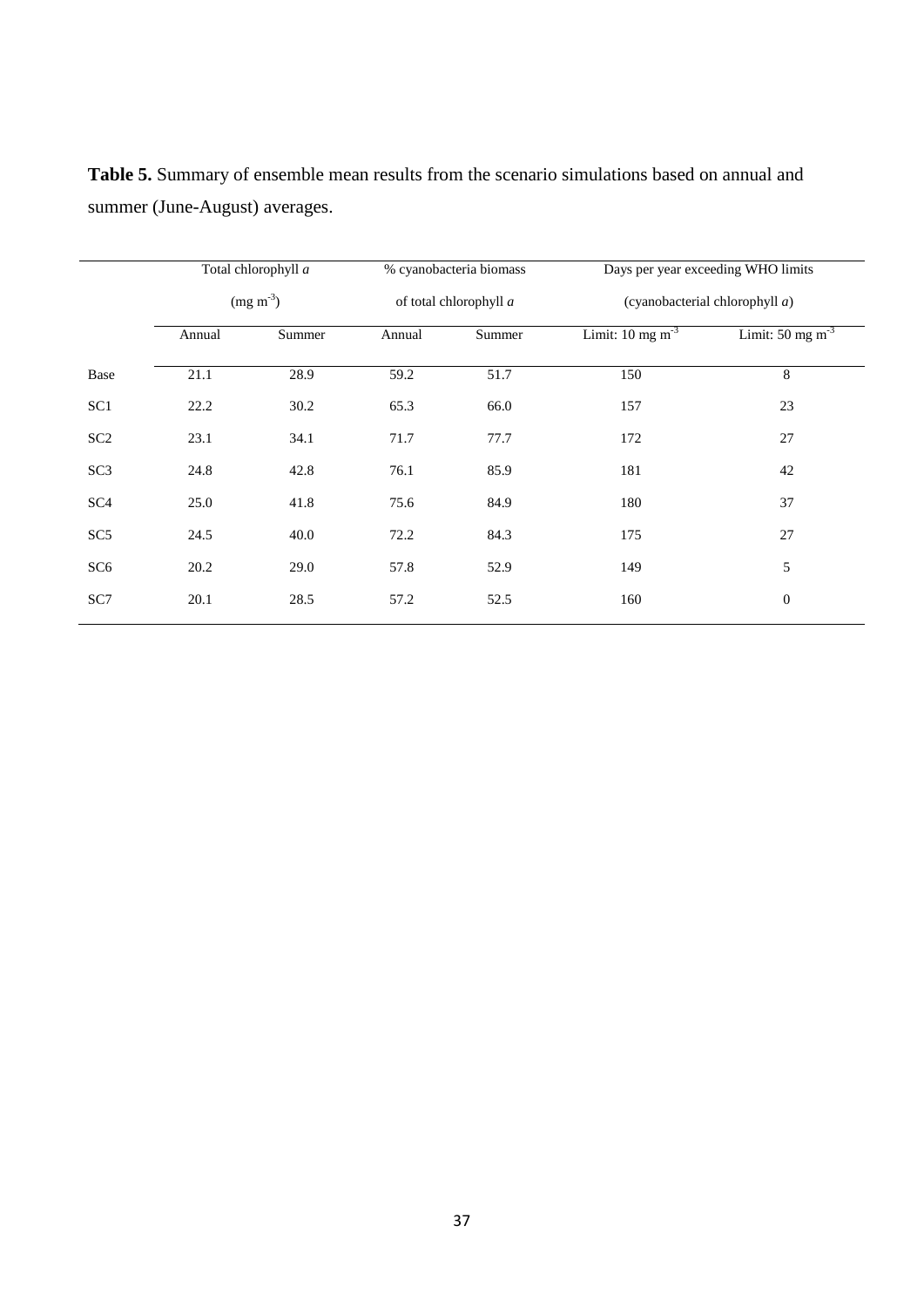## **Figure captions**

**Figure 1. Calibration and validation of the three ecosystem models relative to the ensemble mean simulation.** Calibration (1999-2000) and validation (2001) of the three ecosystem models (line plots) to observed phytoplankton dynamics (red circles in scatter plot). The blue shaded "Band" represents the total range (maximum/minimum) of the three models and the thick black "Mean" line represents the ensemble mean of all three models. PCLake is represented by purple line, DYRESM-CAEDYM (DYCD) by blue line and PROTECH by green line.

**Figure 2. The responses of simulated total phytoplankton biomass to climate change scenarios.** The ensemble mean simulation of total phytoplankton biomass (chlorophyll *a*) for scenarios (SC) 1-7 (red lines) relative to the uncertainty range of the three models (blue shaded band), and the ensemble mean from the base simulation (black line).

**Figure 3. The responses of simulated cyanobacteria biomass to climate change scenarios.** The ensemble mean simulation of cyanobacteria biomass (chlorophyll *a*) for scenarios 1-7 (red lines) relative to the uncertainty range of the three models (blue shaded band), and the ensemble mean from the base simulation (black line).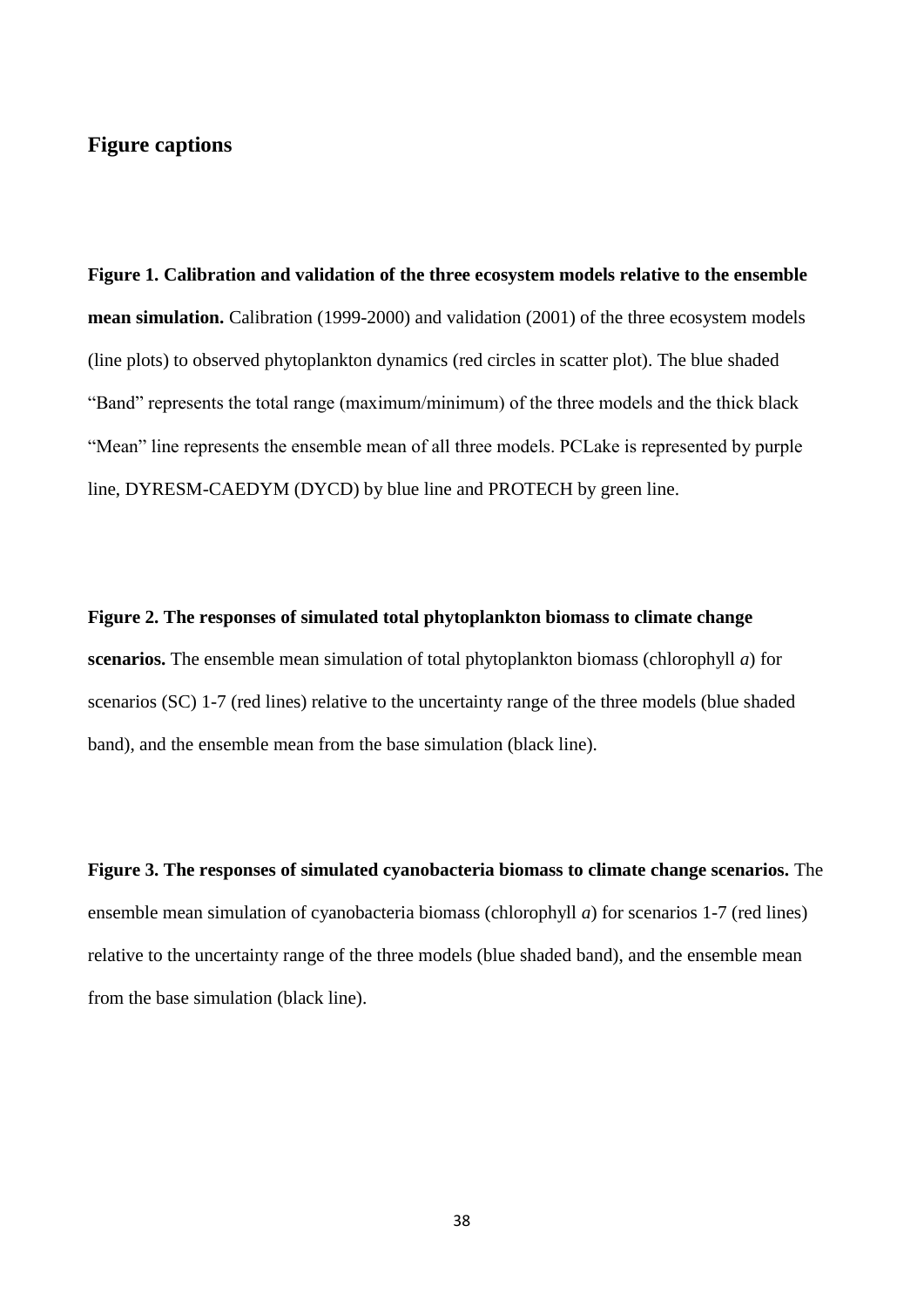